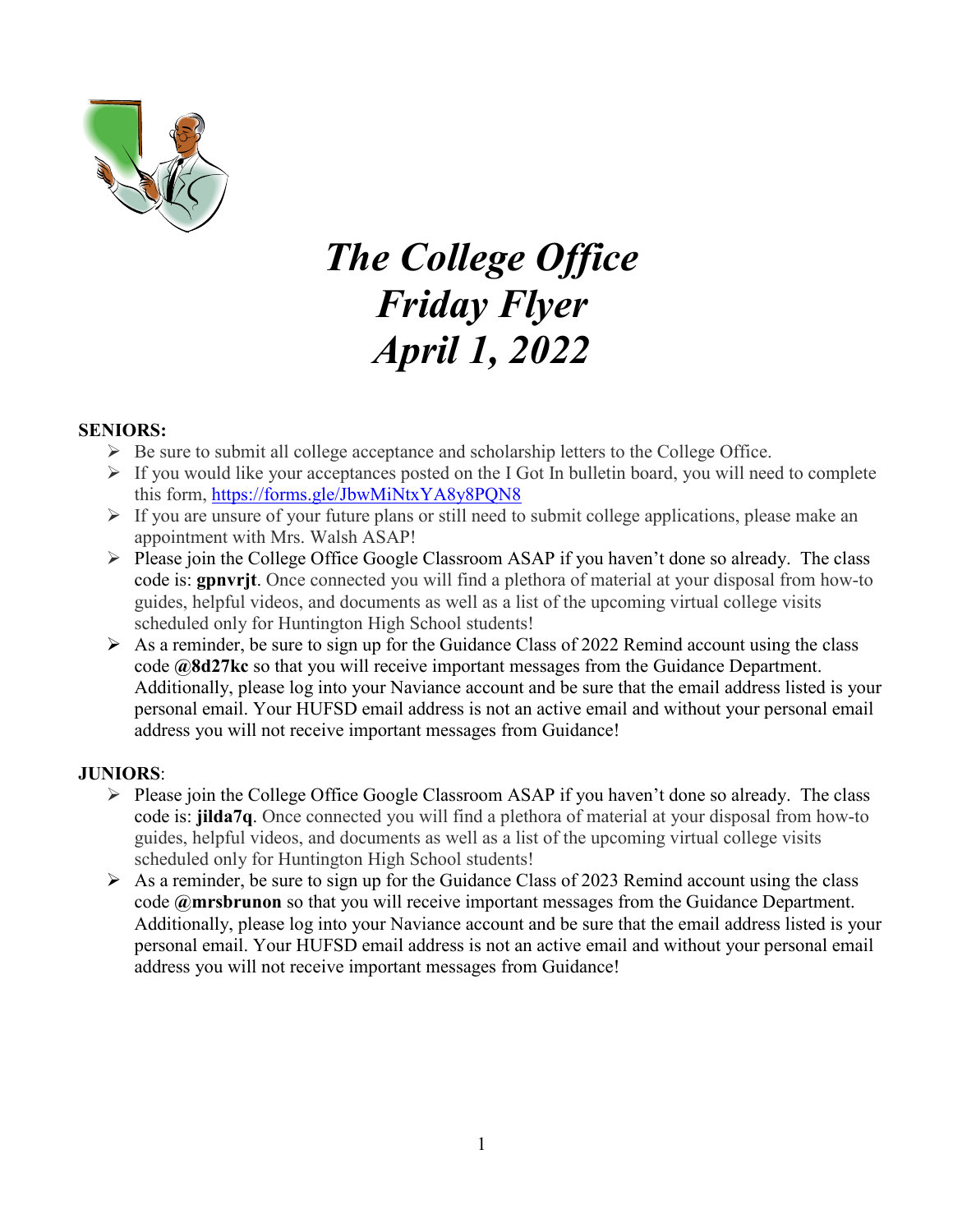## *UPCOMING STANDARDIZED TESTS*

## **SAT Test Dates (Registration Deadlines)**<br>May 7<sup>th</sup> register by A

May  $7^{\text{th}}$  register by April  $8^{\text{th}}$  (4/26 with late fee)<br>June  $4^{\text{th}}$  register by May  $5^{\text{th}}$  (5/25 with late fee) register by May  $5<sup>th</sup>$  (5/25 with late fee) To register: [www.collegeboard.org](http://www.collegeboard.org/)

# **ACT Test Dates (Registration Deadlines)**<br>June 11<sup>th</sup> register by Ma

register by May  $6<sup>th</sup>$  (5/20 with late fee) July  $16^{th}$  register by June  $17^{th}$  (6/4 with late fee) \*\*\*No July ACT available in NY\*\*\* To register: [www.actstudent.org](http://www.actstudent.org/)

## *Virtual College Admission Representative Visits*

Seniors and Juniors with an interest in any of the following colleges are encouraged to register for the virtual admission meeting which will be hosted by the college's admission counselor. Simply log into your Naviance account and scroll through the list of colleges in the What's New section. Click on more info then register (top right corner). Once registered, you will receive a reminder email five days prior to the virtual meeting. Students who do not preregister are still permitted to attend the virtual meeting. The meeting code (via ZOOM or Google Meet depending on the college preference) will be available 15 minutes prior to the meeting and can be found on Naviance, by following the steps above.

| <b>Date</b> | <u>Start</u>     | <u>End</u>       | <b>College</b>                    |
|-------------|------------------|------------------|-----------------------------------|
| 4/4         | $5:00 \text{pm}$ | $5:45 \text{pm}$ | <b>SUNY University at Buffalo</b> |
| 4/26        | $4:00 \text{pm}$ | $4:45 \text{pm}$ | Saint Martin's University (WA)    |

## *INFORMATION SESSIONS*

#### **SUNY Farmingdale State College**

Several virtual admissions events offered. For a complete list and for additional information visit <https://www.farmingdale.edu/admissions/admissions-events.shtml>

#### **University of Chicago**

Virtual and In Person Information Sessions Virtual and In Person Tours For additional information visit<https://collegeadmissions.uchicago.edu/visit>

#### **SUNY Plattsburgh**

Representatives visiting Bohemia, East Meadow, East Northport, Garden City and Selden To register visit<https://apply.plattsburgh.edu/portal/long-island-appointments>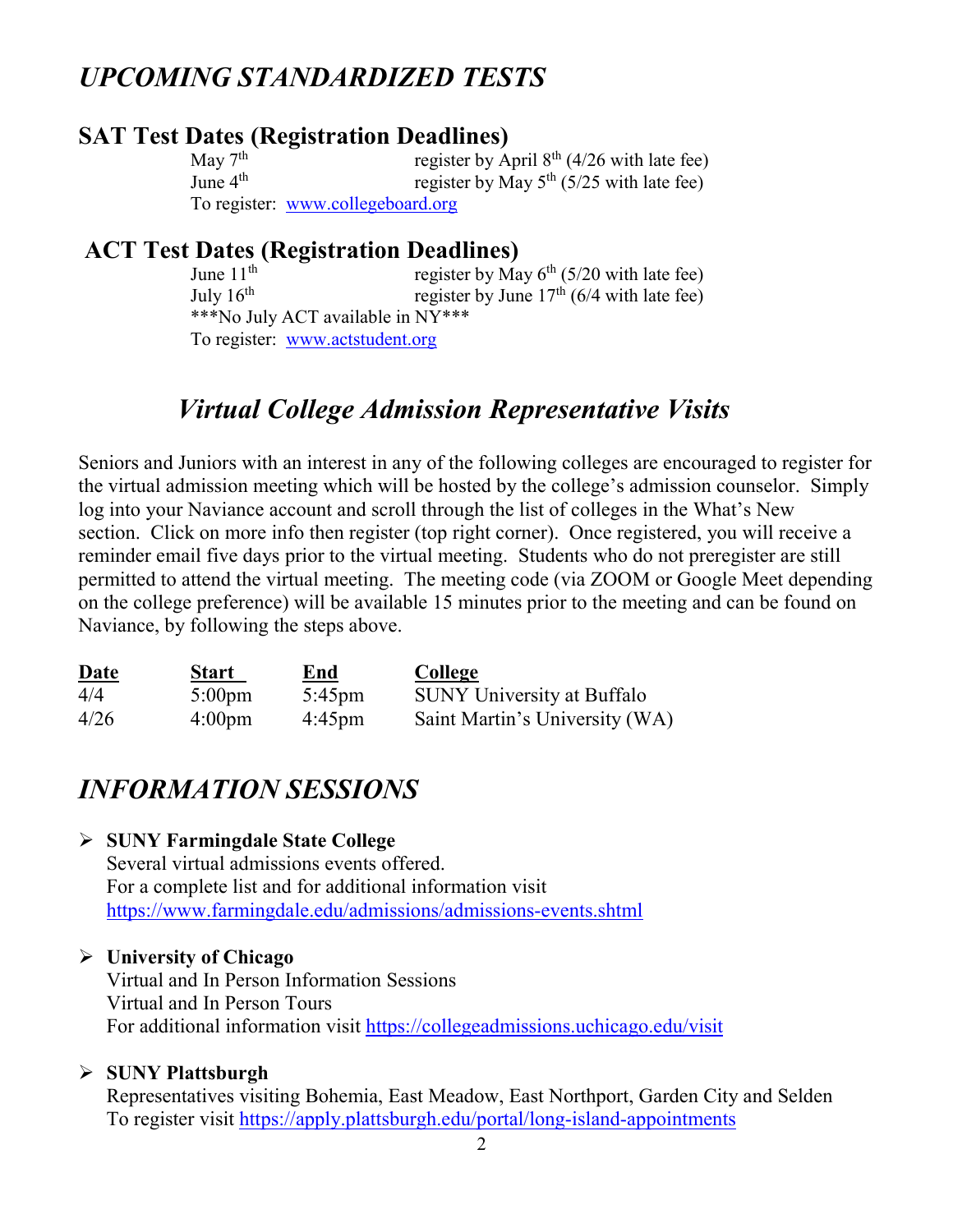#### **Sacred Heart University**

Monday through Friday until May 2, 2022 9:30 am 11:30am 2:00pm (with some exceptions) 4:00pm tours will be available Wednesday's as of mid March Weekend tours and information sessions available on select Saturdays and Sundays For additional information visit [www.sacredheart.edu/visitplanner](http://www.sacredheart.edu/visitplanner)

#### **SUNY Upstate Virtual Info Sessions**

Radiation Therapy, UltraSound, Clinical Laboratory Sciences, Respiratory Therapy, Medical Imaging/Radiology, Virtual RN, Virtual Upstate Native Pre-Admission Workshop, Physical Therapy, 3+3 Doctor of Physical Therapy, Medical School Advisement Session For dates and additional information visit<https://engage.upstate.edu/portal/virtual-events>

#### **University of Massachusetts – Boston**

Preview Days – Most Saturdays during the Fall semester and Information Sessions/Campus Tours during the week For additional information visit<https://admissions.umb.edu/freshman-students>

#### **Tulane University**

Several virtual programs offered. For additional information visit<https://admission.tulane.edu/virtual-visiting>

#### **Roger Williams University – First Flight College Nights – Online**

Workshops geared toward first generation students held monthly at 6:30pm For additional information visit https://connect.rwu.edu/portal/first\_in\_family?pid=8FzCMxIJjgs2V2gF\_94b2BOsPOevyYezsa [tZy0oYaxrOd7cG3NNvSSzyxA9gXdoYJN6B95EuEVDdnm0mBMSk5Q](https://connect.rwu.edu/portal/first_in_family?pid=8FzCMxIJjgs2V2gF_94b2BOsPQevyYezsatZy0oYaxrOd7cG3NNvSSzyxA9gXdoYJN6B95EuEVDdnm0mBMSk5Q)

#### **Smith College Virtual Information Sessions via Zoom** Every 2nd Tuesday of the month 6:00pm – 7:00pm To register visit<https://apply.smith.edu/register/PrecollegeConnection>

## *OPEN HOUSES*

#### **Pennsylvania College of Technology** April 3, 22 For additional information visit [www.pct.edu/openhouse](http://www.pct.edu/openhouse)

#### **Niagara University**

Many open house dates and various programs available in person and on-line. For a complete listing visit<https://www.niagara.edu/openhouse>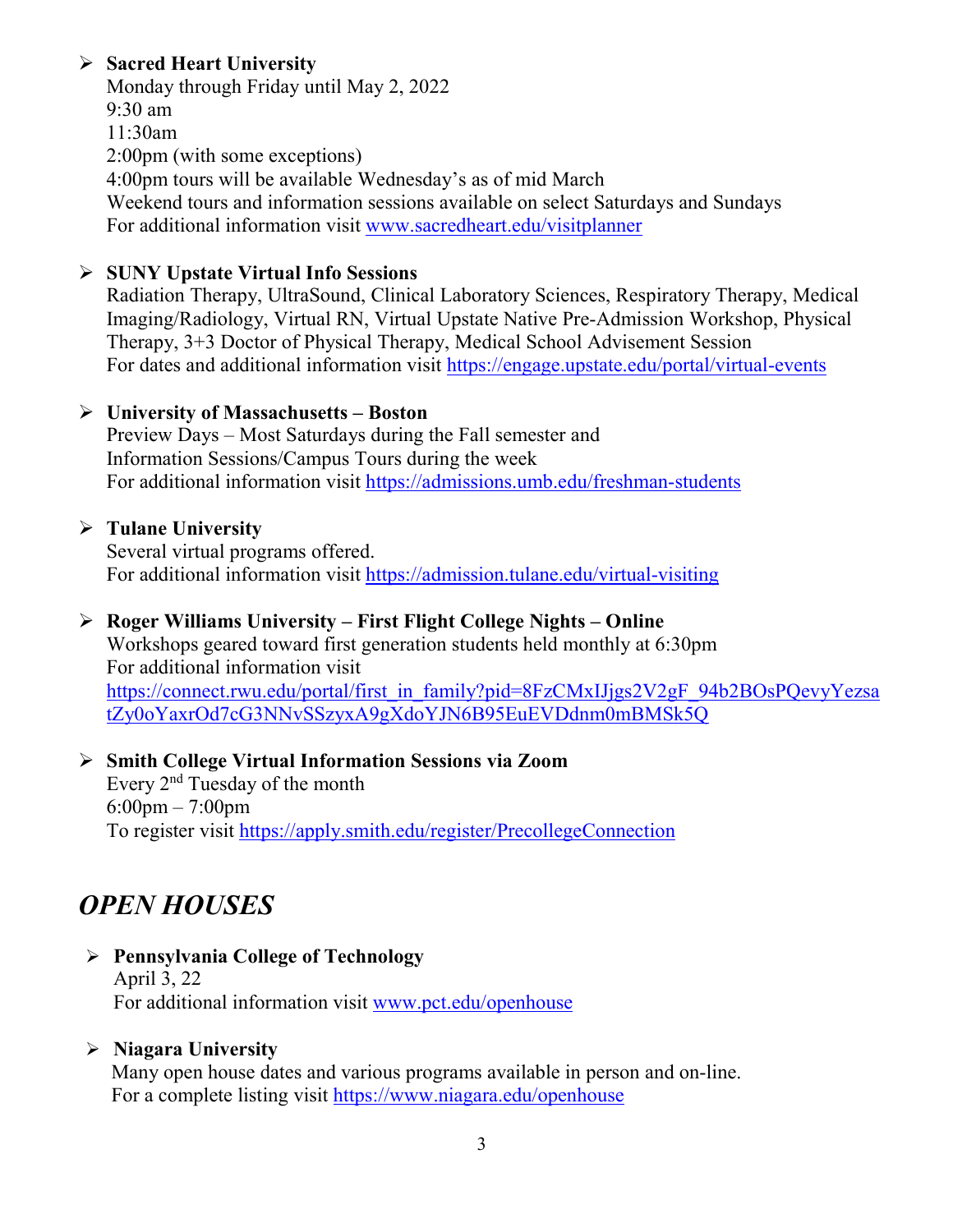#### **The Cooper Union**

Irwin S. Chanin School of Architecture School of Art Albert Nerken School of Engineering Various dates and programs offered. For additional information visit [www.connect.cooper.edu/portal/cooper-events](http://www.connect.cooper.edu/portal/cooper-events)

 **SUNY Suffolk County Community College Open House** Sunday, April 3 12:00 noon – 3:00 pm RSVP to [www.sunysuffolk.edu/openhouse](http://www.sunysuffolk.edu/openhouse)

#### **UMass Lowell – Junior Preview Day**

Saturday, April 23 For additional information and to register visit [https://www.uml.edu/admissions/visit/junior](https://www.uml.edu/admissions/visit/junior-preview-day.aspx)[preview-day.aspx](https://www.uml.edu/admissions/visit/junior-preview-day.aspx)

#### **St. Francis College**

Saturday, April 23 at St. Francis College in Brooklyn 180 Remsen Street 9:00am – 1:00pm RSVP to<https://sfcbklyn.secure.force.com/EventListing/?eventId=7014N000001crHv>

#### **Molloy College**

Sunday, April 24 1:00pm Register today at [www.molloy.edu/admissions/open-house](http://www.molloy.edu/admissions/open-house)

## *VIRTUAL COLLEGE CAMPUS TOURS*

- $\triangleright$  Many colleges have registered with the following websites to provide students and families with virtual campus tours. Be sure to check them out!
	- o [www.campustours.com](http://www.campustours.com/)
	- o [www.youvisit.com](http://www.youvisit.com/)
	- o [www.ecampustours.com](http://www.ecampustours.com/)

## *COLLEGE FAIRS/SPECIAL PROGRAMS*

#### **NACAC – Virtual College Fair**

Sunday, April 3 1:00pm – 6:00pm See a list of the colleges/universities that will be attending by visiting and register for free at <https://www.nacacattend.org/22VirtualApr03>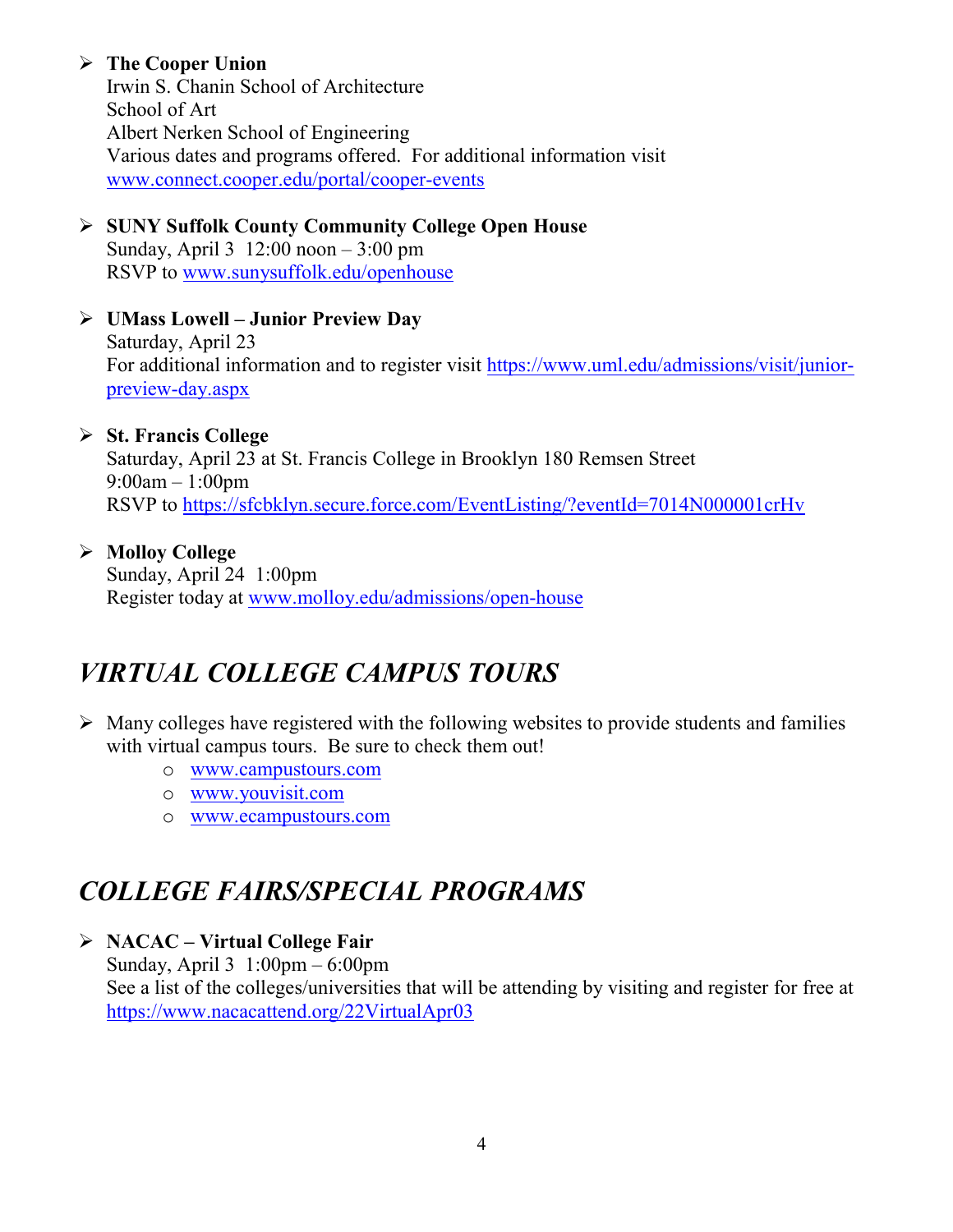#### **Project Excel's SAT/ACT Prep**

Located at: TriCYA, 809 New York Avenue, Huntington Monday's beginning March 7 through March 28: 5:30pm – 6:30pm Just bring yourself, all supplies will be provided FREE to participants Register here: <https://forms.gle/pCXpxgxcQyY3BLIU6>or call 631-271-5499 for additional information

#### **The Princeton Review SAT and ACT and AP Prep and Tutoring**

SAT and ACT Tests are around the corner! Don't miss the opportunity to register for virtual prep courses through our partnership with The Princeton Review.

 \*For complete course schedules, visit or call (800) 2REVIEW. Huntington High School students receive a 30% discount off ALL Courses, including AP, SAT and ACT courses

#### **Columbia University Educational Outreach**

Free, one-day educational program called SPLASH Sunday, April 3 10:00am – 1:00pm **and** 2:00pm – 5:00pm Splash is running over Zoom Register to take fun, exciting, and unique classes taught by Columbia students to get exposed to material you may have not been exposed to before. Registration will open March 20 and close March 28<sup>th</sup> and is first come first serve. Register at [https://columbia.learningu.org/learn/Splash/Splash\\_Spring\\_2022/studentreg](https://columbia.learningu.org/learn/Splash/Splash_Spring_2022/studentreg)

#### **Method Learning Advantage Classes / ACT and SAT**

Sunday, 2/20 through May 12 Various course times with 18-hour option also For a complete schedule and for additional information visit <https://www.methodlearning.com/class/online/act-sat-prep/advantage-classes/18-hour-classes/>

#### **Savannah College of Art and Design**

Virtual workshops:

• View a complete list of upcoming virtual SCAD workshops and online chats: <https://www.scad.edu/admission/admission-events-near-you?tab=2>

#### **NYIT – Women In Engineering and Sciences Day**

Saturday, April 23 10am – 4pm Online via Zoom

Join NYITZ College of Engineering and Computing Sciences for a day of empowerment and hands-on engineering, computing science, technology, and data science activities. During this virtual event, participate in interactive sessions, meet women leaders in engineering and technology, and connect with women engineering students – at absolutely no cost. Activities include: Data Science Challenge, Data Visualization Challenge, Keynote Speaker, Career Path Discussion, Connecting with current New York Tech students.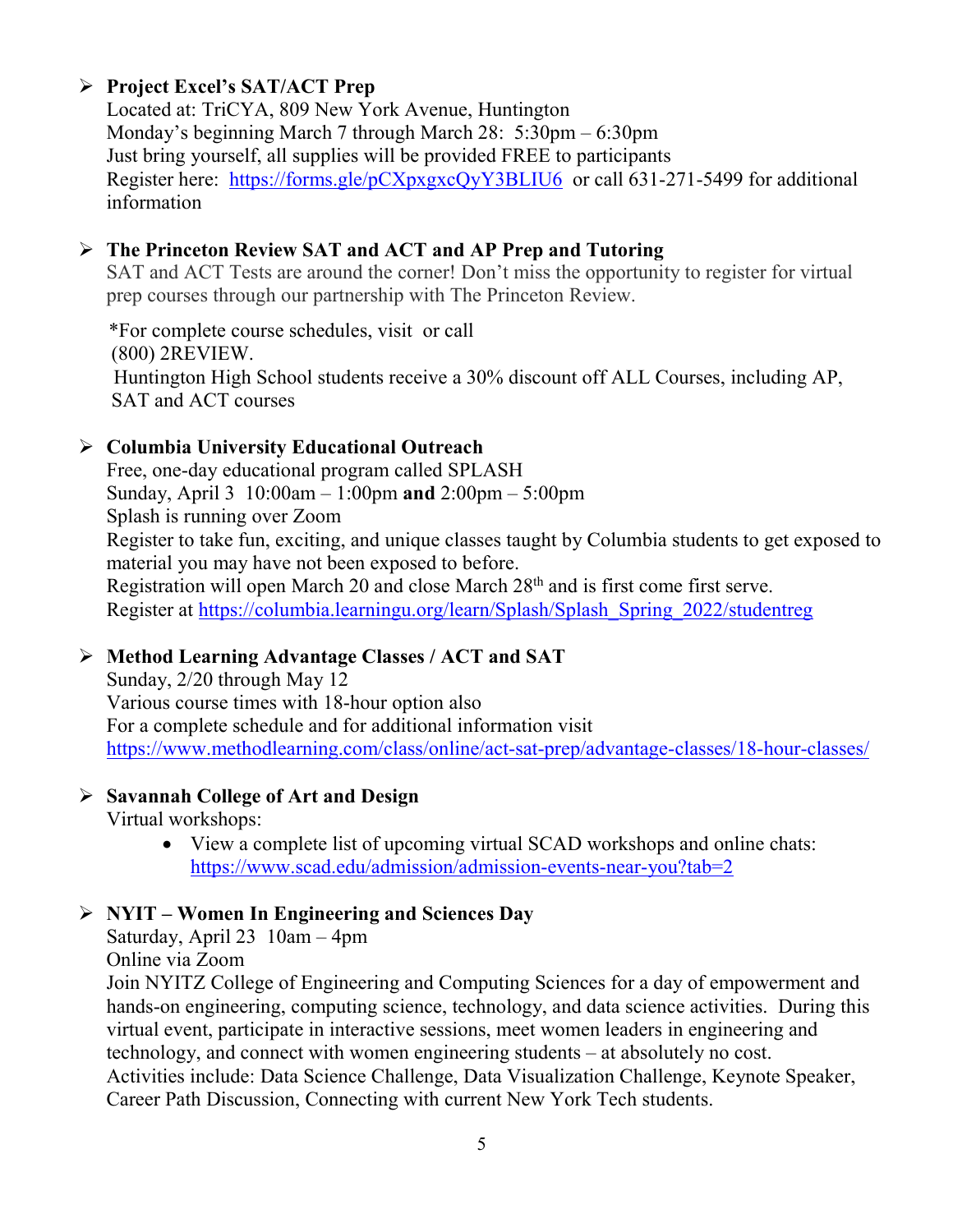For more information, contact [wiet@nyit.edu](mailto:wiet@nyit.edu) or call 516-686-7910 To register visit: [https://www.nyit.edu/engineering/registration\\_women\\_in\\_engineering\\_technology\\_day/](https://www.nyit.edu/engineering/registration_women_in_engineering_technology_day/)

#### **Western Suffolk Counselors' Association College Fair**

Tuesday, April 26 6:30pm – 8:30pm Radisson Hotel Hauppauge Many colleges and universities participating For additional information visit<http://www.wsuffolkcounselors.org/spring2022collegefair.html>

#### **SUNY College Fair at Suffolk County Community College**

Sunday, May 1 12:30pm, 2pm and 4pm Michael J. Grant Campus – Brentwood To register visit [engage.suny.edu/portal/suny\\_college\\_fairs](https://linkprotect.cudasvc.com/url?a=https%3a%2f%2fmx.technolutions.net%2fss%2fc%2fMpdRvhYDsdEMdWAl7Z5zUI3-tCpYlmeYtKdZv5fVth1fKkUeqA6ISwRqoViOZwW9R_D-NQSQKKuwFigl6PsIbw%2f3kn%2flyGGs_V4QqmnU26pNotLBA%2fh0%2f7Ui_ZwIhdWTKLRKzZv_Rfmb6Fs6ceyGaQqVi6i0NzBs&c=E,1,ys5hhDL1uFpWv012K9nco8g_utsk56fy_9ZYkToqBjtCD9VIRnVFaRRI1qEbhb4ySbYH4iboS9n7vl-H0pux2Qmoh2lEmD8BnUMGO412biOW-NigAzujR9Uw&typo=1)

#### **Which SUNY are you?**

Students and families are invited to join staff from the SUNY Welcome Center in NYC for a group information session. You will have the opportunity to explore The State University of New York -- the campuses, academic programs, application and admissions process, financial assistance, the Excelsior Scholarship and more!

Various dates scheduled from April through June.

Register via, [https://engage.suny.edu/portal/which\\_suny](https://engage.suny.edu/portal/which_suny)

#### **Which SUNY Are You?**

Students and families are invited to join SUNY for an online group information session. You will have the opportunity to explore The State University of New York -- the campuses, academic programs, application and admissions process, financial assistance, the Excelsior Scholarship and more! During the session, you will be able to submit questions via live chat. Various virtual events held throughout the spring, January through June. Register via, [https://engage.suny.edu/portal/which\\_suny\\_virtual](https://engage.suny.edu/portal/which_suny_virtual)

## *FINANCIAL AID/SCHOLARSHIPS*

#### *CSS PROFILE (AVAILABLE 10/1/2021)*

If one of your colleges requires the CSS Profile, you must complete the profile online via [www.cssprofile.collegeboard.org.](http://www.cssprofile.collegeboard.org/) The Profile assists colleges in awarding private scholarships and grants. The Profile can only be accessed online.

#### *FAFSA Free Application for Federal Student Aid- (AVAILABLE 10/1/2021)*

• The FAFSA is the form used by all two- and four-year colleges, universities and career schools for the awarding of [federal student aid](http://studentaid.ed.gov/students/publications/student_guide/2010-2011/english/typesofFSA_grants.htm) and most state and college aid. Students should apply as soon as possible online via [www.studentaid.gov.](http://www.studentaid.gov/)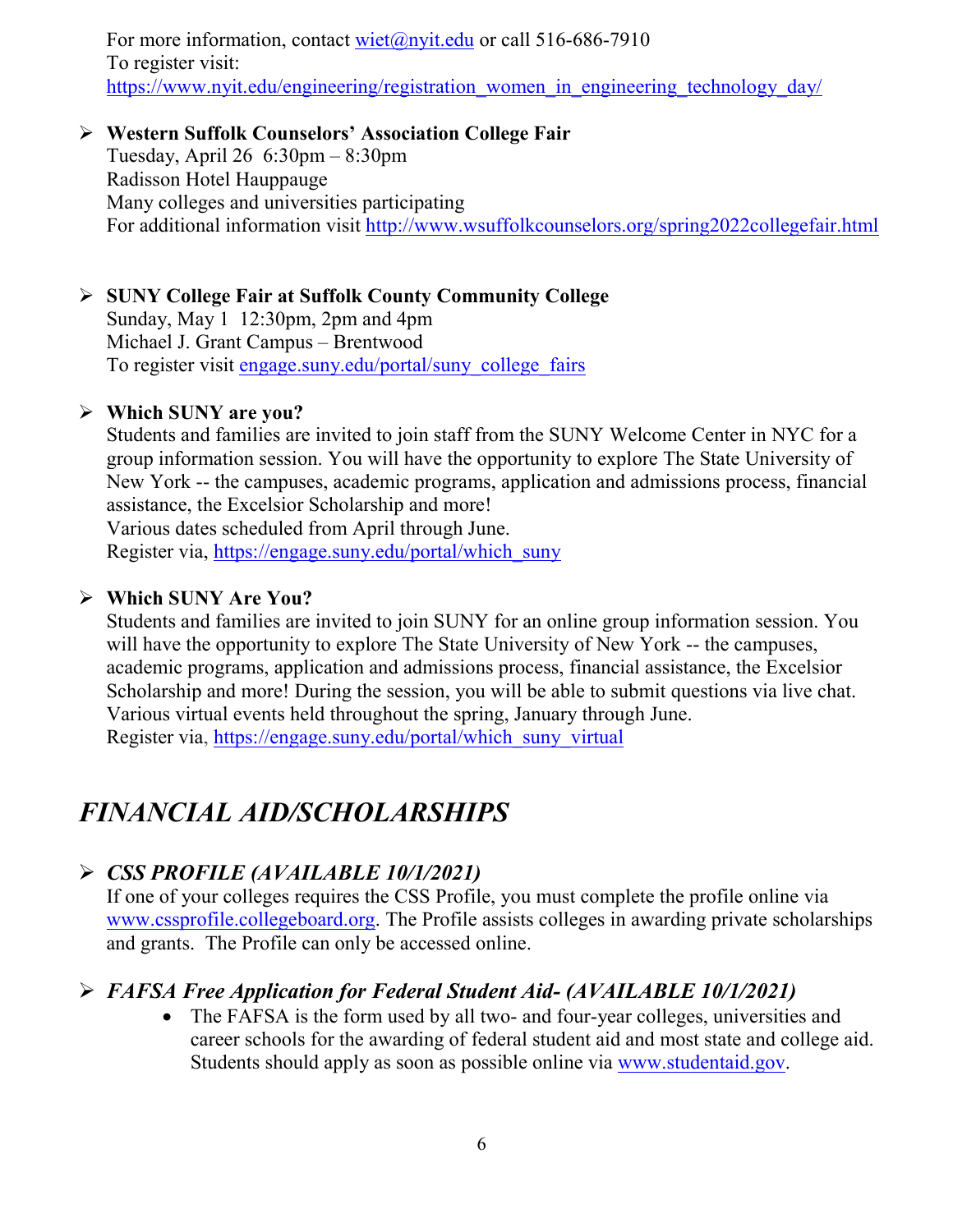• Sign up for your **Federal Student Aid ID # NOW! Both Students and Parents need to have an FSA ID**. Visit [www.studentaid.gov/fsa-id/sign-in/landing](http://www.studentaid.gov/fsa-id/sign-in/landing) to do so.

#### **MALDEF Scholarship Resource Guide 2021-2022**

The MALDEF Scholarship Resource Guide is a free, informative resource guide for students, parents, and educators with an extensive list of scholarships, including many that do not inquire about immigration status. To learn more visit <https://www.maldef.org/resources/scholarship-resources/>

#### **SUNY Financial Aid Information Sessions**

Prospective students and families are invited to join SUNY for an online workshop which will provide detailed information about the financial aid application and award process. Financial aid counselors will review the cost of attendance and explore the types of financial aid available, including the Excelsior Scholarship. During the session, you will be able to send your questions via live chat.

Various workshops will be held throughout the spring, January through May Register via, https://engage.suny.edu/portal/financial aid sessions virtual

#### **Scholarships.com**

Register today at [www.scholarships.com](http://www.scholarships.com/) to receive **FREE** scholarship information

#### **Fastweb.com**

Register today at [www.fastweb.com](http://www.fastweb.com/) to receive **FREE** scholarship information.

#### **My College Dollars**

Register today at [www.mycollegedollars.com](http://www.mycollegedollars.com/) to receive **FREE** scholarship information.

#### **Scholarships**

 Visit the websites below for scholarship opportunities: [www.connections101.com](http://www.connections101.com/) [www.scholarships4students.com](http://www.scholarships4students.com/) [www.fastweb.com](http://www.fastweb.com/) [www.scholarshipexperts.com](http://www.scholarshipexperts.com/) [www.scholarships.com](http://www.scholarships.com/) [www.finaid.org](http://www.finaid.org/)

#### **NYS Regents Awards for Children of Deceased and Disabled Veterans**

Provides \$450 per year to students whose parent(s) served in the U.S. Armed Forces during specified periods of war or national emergency and, as a result of service, either died, suffered a 40% or more disability, was classified as missing in action, or was a prisoner of war. The veteran must currently be a New York State resident or have been a New York State resident at the time of death or classification as missing in action. For additional information visit <https://www.hesc.ny.gov/pay-for-college/military-corner.html>

#### **NYS Military Enhanced Recognition Incentive and Tribute (MERIT)**

The Military Enhanced Recognition Incentive and Tribute (MERIT) Scholarship provides financial aid to children, spouses and financial dependents of members of the United States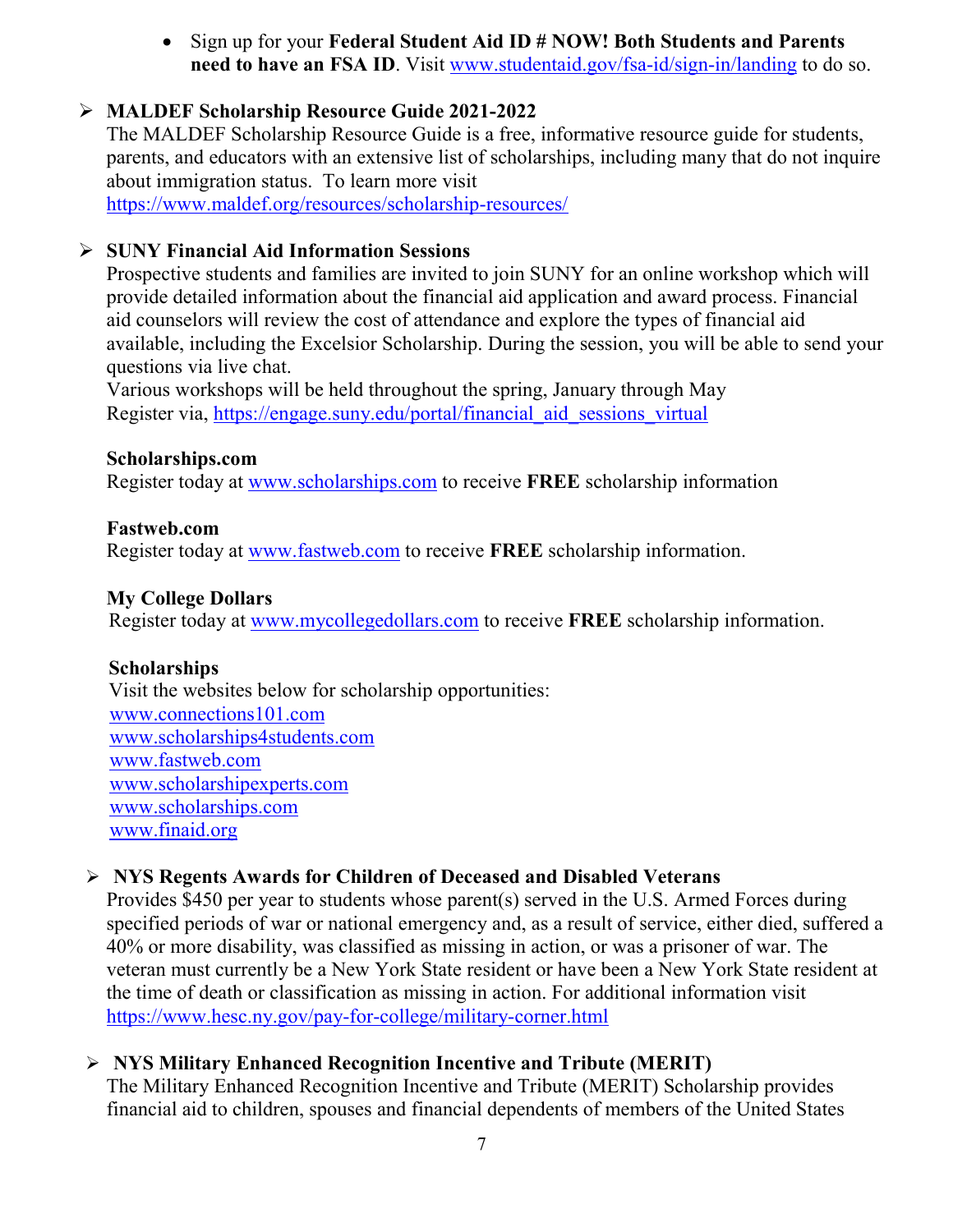Armed Forces or state organized militia who, at any time on or after August 2, 1990, while New York State residents, died or became severely and permanently disabled while performing their military duties, whether in combat or not. For additional information visit <https://www.hesc.ny.gov/pay-for-college/military-corner.html>

#### **NYS STEM Incentive Program**

Provides full SUNY or CUNY tuition scholarship for top 10 percent of NYS high school students if pursuing STEM degree and work in a STEM field in NYS for 5 years. For additional information visit [www.hesc.ny.gov](http://www.hesc.ny.gov/)

#### **NYS Math & Science Teaching Incentive Scholarship**

Offered for students to pursue careers in secondary math and science teachers. For more information visit [www.hesc.ny.gov](http://www.hesc.ny.gov/)

 **NYS Teacher Education Assistance for College and Higher Education (TEACH) Grant** Grants up to \$4,000.00 per year to students in exchange for service at public or private elementary or secondary schools that serve students from low-income families. For more information visit [www.hesc.ny.gov](http://www.hesc.ny.gov/) 

#### **NYS Tuition Assistance Program (TAP)**

Helps eligible NY residents pay tuition at approved schools in NYS. Annual TAP awards can be up to \$5,665.00. Because TAP is a grant – it does not have to be paid back. For additional information visit [www.hesc.ny.gov/tap](http://www.hesc.ny.gov/tap)

#### **NYS Excelsior Scholarship**

The program covers tuition for eligible SUNY and CUNY students whose families who earn \$125,000. For additional information visit [www.hesc.ny.gov/](http://www.hesc.ny.gov/)excelsior

#### **NYS Dream Act**

The Senator Jose Peralta NYS DREAM Act (DREAM Act) allows undocumented and other eligible students to apply for New York State financial aid. Students who meet the NYS DREAM Act's eligibility requirements for high school attendance, high school completion, instate SUNY or CUNY tuition, and citizenship or immigration status will be able to apply for one or more NYS student financial aid programs. For additional information visit [www.hesc.ny.gov/dream](http://www.hesc.ny.gov/dream)

#### **NYS Enhanced Tuition Award**

This program enables NY students attending private not-for-profit colleges in NY to receive financial assistance to complete their college degree. The program provides a maximum award of \$6,000, requires participating private colleges to provide a match and freeze student tuition for the duration of the award – maximizing the financial benefit to the student. For additional information visit [www.hesc.ny.gov](http://www.hesc.ny.gov/)

#### **Scholarship Opportunities for African American Students**

 For Additional information visit [www.scholarshiplibrary.com/index\\_php?title=Category:African\\_American&pageuntil=CSF-](http://www.scholarshiplibrary.com/index_php?title=Category:African_American&pageuntil=CSF-%20%20%20McCall+Educational+Foundation#mw-pages)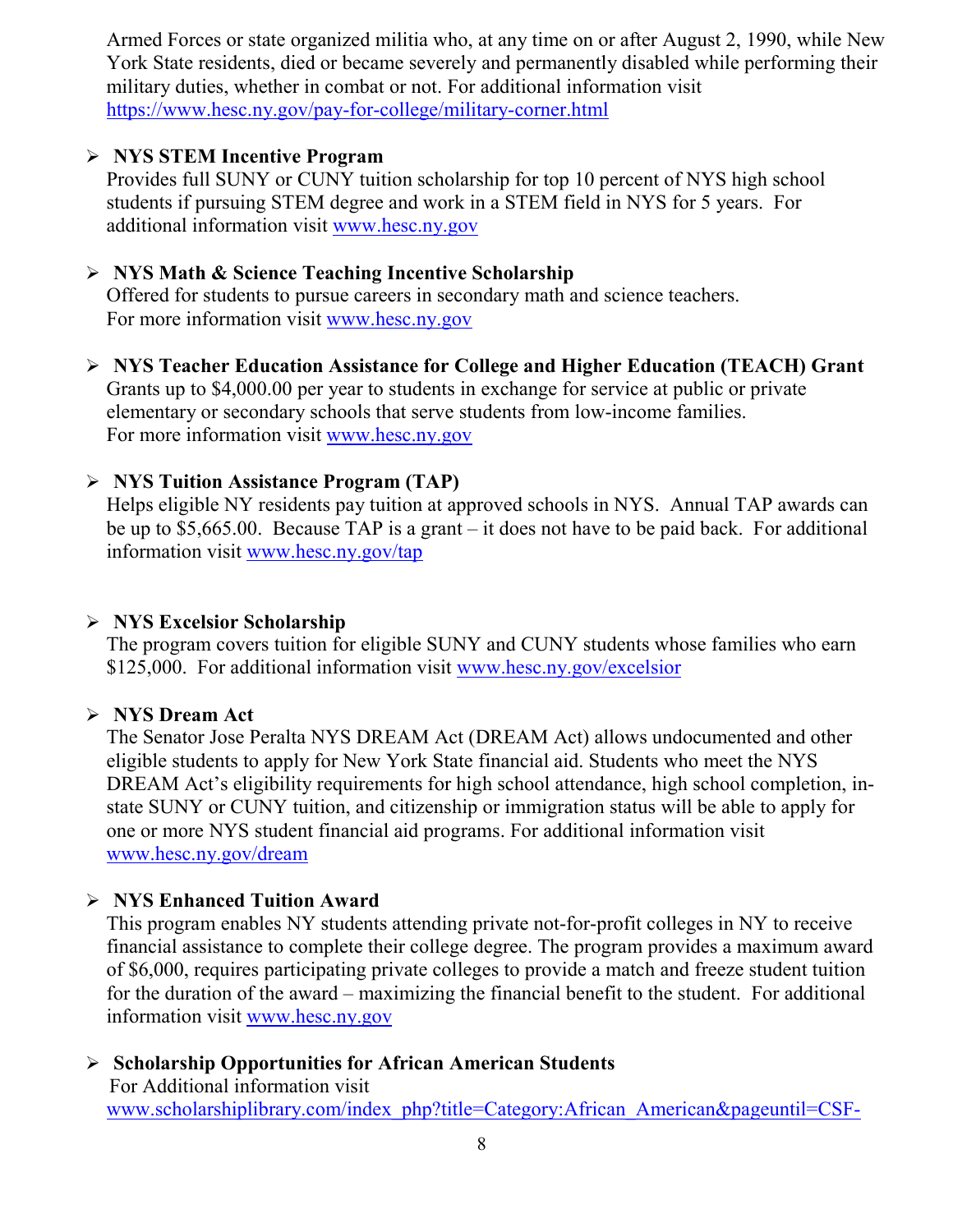[McCall+Educational+Foundation#mw-pages](http://www.scholarshiplibrary.com/index_php?title=Category:African_American&pageuntil=CSF-%20%20%20McCall+Educational+Foundation#mw-pages)

#### **College Board Scholarship Opportunities**

Various scholarship opportunities available. For additional information visit [https://opportunity.collegeboard.org/home?SFMC\\_cid=EM383801&rid=47436562](https://opportunity.collegeboard.org/home?SFMC_cid=EM383801&rid=47436562)

#### **Rea Jacobs Scholarship for Dance 2022 Application Due Date – May 2, 2022**

**The Rea Jacobs Scholarship for Dance** is a competitive scholarship for Nassau and Suffolk High School Graduating Seniors who are pursuing a four year college degree with a major or minor in Dance. The scholarship is funded by the Long Island Dance Consortium and the Jacobs Family. One award of \$1000 will be given in 2022.

\*The winner will be invited to perform with member companies of the Long Island Dance Consortium in "Celebration of Dance" at the Summer Arts Festival in Heckscher Park in 2022. Download details on the scholarship and the endorsement form and to apply visit <https://form.jotform.com/213263812584153>

#### **Sandi Bloomberg Scholarship for Dance 2022 Application Due Date – May 2, 2022**

**The Sandi Bloomberg Scholarship for Dance** is a competitive scholarship for Suffolk & Nassau High School Graduating Seniors who are considering furthering their education in dance, but not necessarily in an accredited program. One award of \$1,000 will be given in 2022. This scholarship is funded by Sandi Bloomberg.

\*The winner will be invited to perform with member companies of the Long Island Dance Consortium in "Celebration of Dance" at the Summer Arts Festival in Heckscher Park in 2022. Download details on the scholarship and the endorsement form and to apply visit <https://form.jotform.com/213263919041149>

## *SUMMER PROGRAMS*

#### **Mercy College Business Honors Program**

Three One-Week Sessions To Choose From June  $26 -$  July 2 July  $10 -$  July  $16$ July 24 – July 30 Rising Seniors can experience college first-hand during this week-long, action packed summer program. Learn about leadership and business careers from an Executive faculty who have worked at top global companies. For additional information visit [www.mercy.edu/business/leadership/academy](http://www.mercy.edu/business/leadership/academy)

#### **Landmark College**

On-line or On-Campus Programs Offered For additional information visit [www.landmark.edu/summer](http://www.landmark.edu/summer)

### **Boston University's COM Summer Journalism Academy**

Two week sessions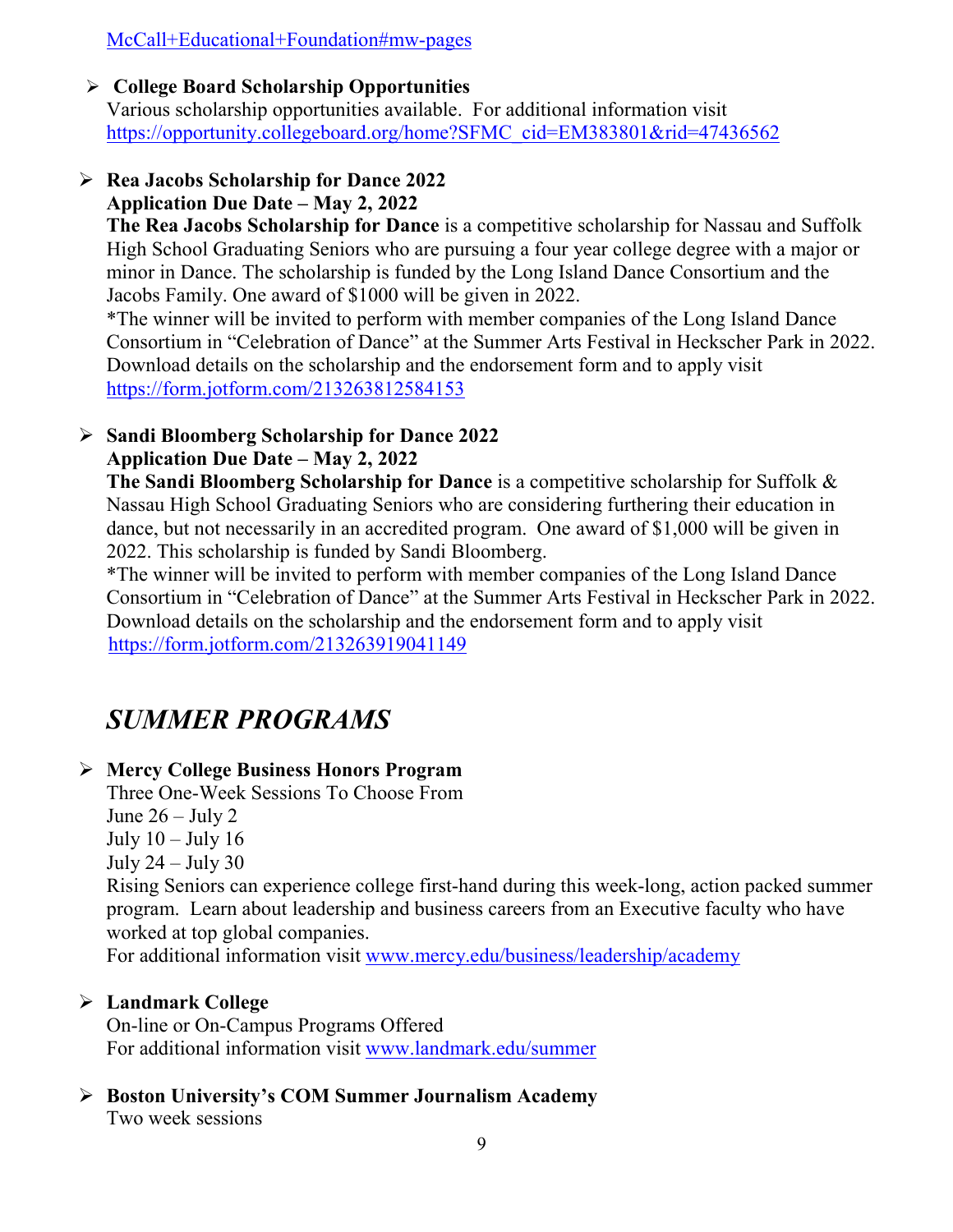June 20, July 4 and July 18 For additional information visit [https://combeyond.bu.edu/workshop/summer-journalism](https://combeyond.bu.edu/workshop/summer-journalism-academy-bu/?j=206812&sfmc_sub=6082702&l=205_HTML&u=6330697&mid=514005790&jb=17008)[academy](https://combeyond.bu.edu/workshop/summer-journalism-academy-bu/?j=206812&sfmc_sub=6082702&l=205_HTML&u=6330697&mid=514005790&jb=17008)[bu/?j=206812&sfmc\\_sub=6082702&l=205\\_HTML&u=6330697&mid=514005790&jb=17008](https://combeyond.bu.edu/workshop/summer-journalism-academy-bu/?j=206812&sfmc_sub=6082702&l=205_HTML&u=6330697&mid=514005790&jb=17008)

#### **Boston University**

Five pre-college programs – providing rigorous and collaborative college life experiences that will enable students to gain a strong sense of their personal and academic potential. \*High School Honors – (6-week program) \*RISE Internship/Practicum – (6-week program) \*Academic Immersion (AIM) – (3-week program) \*Summer Challenge – (2-week program) \*Summer Preview – (1-week program) For additional information visit [www.bu.edu/summer/highschool](http://www.bu.edu/summer/highschool)

#### **Boston University College of Communication**

July  $5 -$  July 29 Develop cinematic and journalistic storytelling skills, producing films and videos, visual effects, webcasts and more. For additional information visit [www.bu.edu/amp](http://www.bu.edu/amp) Application deadline is March 31

#### **University of Chicago**

Immersion, Pre-College Summer Language Institute, Summer College, UChicago Summer Online, One-Week Enrichment, Research in the Biological Sciences (RIBS), Stones and Bones For additional information visit [www.summer.uchicago.edu](http://www.summer.uchicago.edu/)

#### **Summer At USC**

High school students have the unique opportunity to preview freshman year and experience college life while living on the campus and earning college credit. Courses offered are: Architecture, Business, Engineering & Information Technology, Global Studies, Journalism, Pre-Health & Science, Pre-Law, Performing Arts – Summer Theater Conservatory and Writing & Critical Thinking Program dates: June 19 – July 16 Visit [www.summer.usc.edu](http://www.summer.usc.edu/) and complete the online application. Applications are reviewed on a rolling basis, space is limited.

Application deadline for domestic students: May 6, 2022

#### **Cornell University Summer Program**

Earn 3 to 8 credits and a Cornell transcript Immerse yourself in rigorous university courses taught by top Cornell faculty Prep for college applications with one-on-one admissions counseling Connect with a diverse group of high school students from around the world Choose from regular undergraduate Cornell courses in Arts & Architecture, Business & Hospitality, Engineering, Health & Humanities, International Relations, Science & Technology,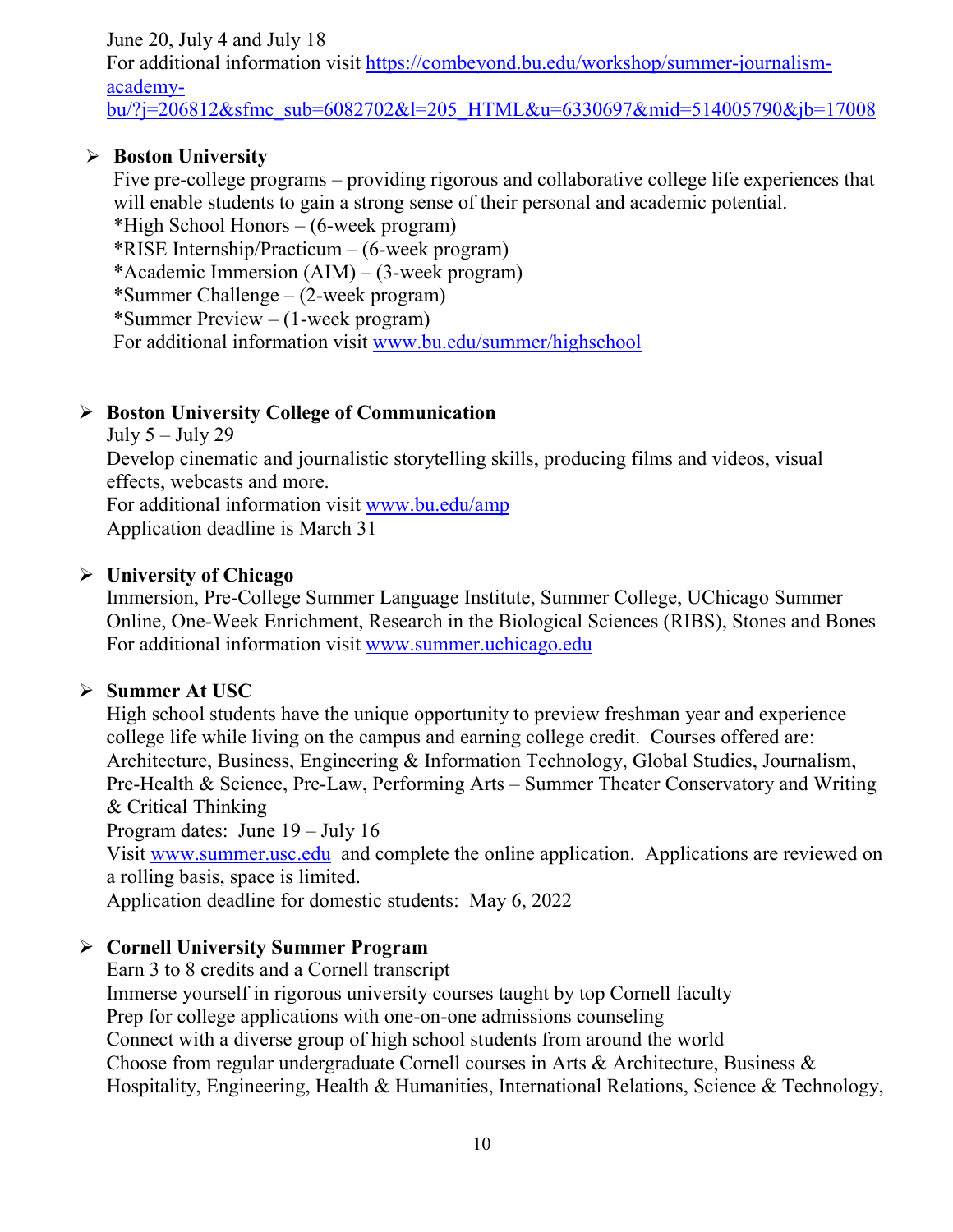Social Change, Veterinary Medicine and more. You can also combine on-campus and/or online courses to create your own six or nine week program Courses are offered between May 31 and August 2. For additional information visit<https://sce.cornell.edu/precollege>

#### **Fordham University – Exploring Entrepreneurship Summer Program**

June 27 – July 1 10:00am – 4:00pm For rising high school juniors and seniors Work with peers to create a business via experiential learning Visit a startup incubator in NYC Learn in a college environment Get hands-on, personalized attention Discover if entrepreneurship is right for you. For additional information visit [www.Fordham.edu/exploringentrepreneurship](http://www.fordham.edu/exploringentrepreneurship)

#### **Duke Pre-College Summer 2022**

For academically motivated students in grades 6-11. Courses offered are in engineering, humanities, mathematics, science, social sciences and technology. Different program dates available.

To learn more and to apply visit<https://learnmore.duke.edu/precollege/all-programs>

#### **UMass Amherst Summer Program**

Experience life on a college campus Both online and in-person programs are available. For additional information visit<https://www.umass.edu/uww/programs/pre-college/apply-now> or call (413) 577-2112.

#### **NYU Precollege**

For high school students. To learn more visit [www.nyu.edu/precollege](http://www.nyu.edu/precollege)

#### **University of Delaware – EDGE**

Take summer courses taught by UD faculty Earn up to seven transferrable college credits Live in a residence hall on UD's beautiful campus Prepare for the college application process July  $10 - 30$ Learn more and apply at [www.udel.edu/edge](http://www.udel.edu/edge)

#### **Northeastern University Accelerate Pre-College Programs**

Boston Campus Programs Regional Campus Programs Virtual Programs For additional information visit<https://precollegeprograms.northeastern.edu/>

#### **United States Military Academy West Point – Summer Leader Experience**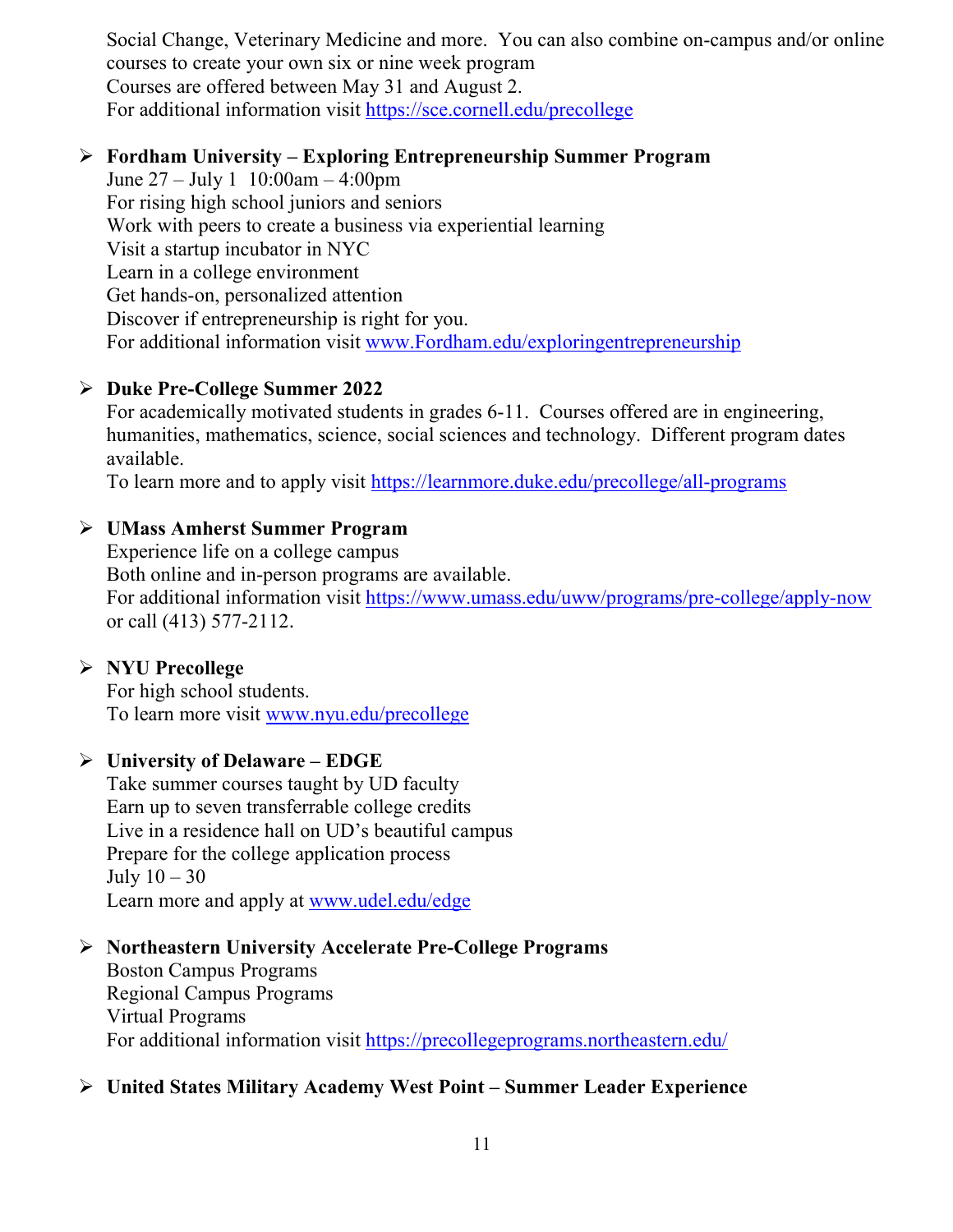Courses offered are Science, Mathematics, Engineering, Social Sciences, Modern Languages, Psychology and Athletics For additional information and to apply visit [https://www.westpoint.edu/admissions/summer-](https://www.westpoint.edu/admissions/summer-program)

[program](https://www.westpoint.edu/admissions/summer-program)

#### **AMDA College of the Performing Arts - Los Angeles The American Musical and Dramatic Academy - New York City** Summer Conservatory Session Dates:

Session 1: July  $3 -$  July 16 (NYC & LA) Session 2: July  $17 -$  July 30 (NYC & LA) Session 3: July 31 – August 13 (NYC & LA) For additional information visit [www.amda.edu](http://www.amda.edu/) or call 800-367-7908

#### **University of Wisconsin – Madison – Badger Precollege**

Accelerated Learning Program (ALP)

Badger Precollege Online

Badger Summer Scholars

College Ready Badger Precollege

Imaging Self

Courses offered this summer will be Forensic Science, Music, Art & Technology, Human Language and Identity, Satellite Science & Programming for Meteorology.

To learn more visit

[https://precollege.wisc.edu/?utm\\_source=admissions&utm\\_medium=email&utm\\_campaign=pr](https://precollege.wisc.edu/?utm_source=admissions&utm_medium=email&utm_campaign=precollege22&utm_content=admissions-registration-counselor-email-21718&elqTrackId=9cbfaaa948bf4abbbdc87f3c6f21ada3&elq=0ee962ab4ac9480fad809bd8259b8c24&elqaid=23371&elqat=1&elqCampaignId=14684) [ecollege22&utm\\_content=admissions-registration-counselor-email-](https://precollege.wisc.edu/?utm_source=admissions&utm_medium=email&utm_campaign=precollege22&utm_content=admissions-registration-counselor-email-21718&elqTrackId=9cbfaaa948bf4abbbdc87f3c6f21ada3&elq=0ee962ab4ac9480fad809bd8259b8c24&elqaid=23371&elqat=1&elqCampaignId=14684)

[21718&elqTrackId=9cbfaaa948bf4abbbdc87f3c6f21ada3&elq=0ee962ab4ac9480fad809bd825](https://precollege.wisc.edu/?utm_source=admissions&utm_medium=email&utm_campaign=precollege22&utm_content=admissions-registration-counselor-email-21718&elqTrackId=9cbfaaa948bf4abbbdc87f3c6f21ada3&elq=0ee962ab4ac9480fad809bd8259b8c24&elqaid=23371&elqat=1&elqCampaignId=14684) [9b8c24&elqaid=23371&elqat=1&elqCampaignId=14684](https://precollege.wisc.edu/?utm_source=admissions&utm_medium=email&utm_campaign=precollege22&utm_content=admissions-registration-counselor-email-21718&elqTrackId=9cbfaaa948bf4abbbdc87f3c6f21ada3&elq=0ee962ab4ac9480fad809bd8259b8c24&elqaid=23371&elqat=1&elqCampaignId=14684)

#### **Bucknell Academy Summer Experience (BASE)**

June  $26 -$  July 1

Application deadline is April 16

Learn about current world issues, develop creative problem solving skills, collaborate with faculty and peers, experience liberal arts education, explore Bucknell's campus For additional information visit [www.bucknell.edu/admissions](http://www.bucknell.edu/admissions)

#### **Penn Engineering Summer Academy at – University of Pennsylvania**

Program for rising  $10^{th} - 12^{th}$  graders to earn college credits in one of six programs: Biotechnology, Computer Graphics, Computer Science, Complex Networks, Nanotechnology, Robotics

For additional information visit [www.esap.seas.upenn.edu](http://www.esap.seas.upenn.edu/) for full program details Application deadline April 1

#### **Georgetown University – Hoya Summer**

Live on Georgetown's historic hilltop campus, learn from renowned faculty across a variety of subjects and disciplines, collaborate with high-achieving students from all over the world, pursue subjects not typically available in high schools like medicine, law, data science, and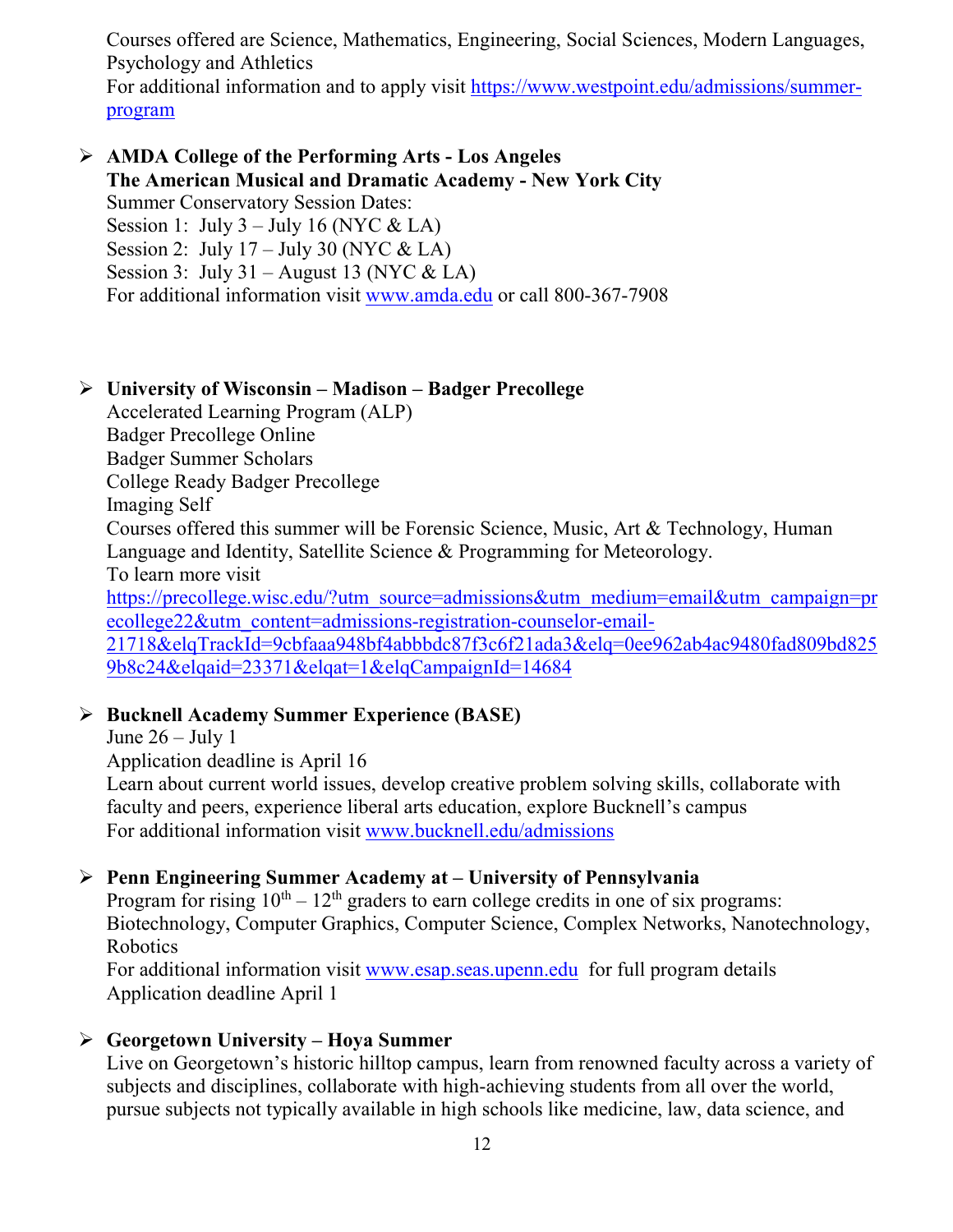entrepreneurship, earn either a Certificate of Completion or college credits and a transcript from Georgetown University.

For additional information visit [https://summer.georgetown.edu/all](https://summer.georgetown.edu/all-programs?mkt_tok=MjYxLURGRC05OTMAAAGC0F47ojSUmERFCT_Cgjt_V4u8nfage9SFrTcaLU5VMGx_jo-nr3qUNPA2mHJ9suLikTEai2U-ROxi550d_bXd-cFVLHznBHvFfqWKJ36edepLVg)[programs?mkt\\_tok=MjYxLURGRC05OTMAAAGC0F47ojSUmERFCT\\_Cgjt\\_V4u8nfage9SFr](https://summer.georgetown.edu/all-programs?mkt_tok=MjYxLURGRC05OTMAAAGC0F47ojSUmERFCT_Cgjt_V4u8nfage9SFrTcaLU5VMGx_jo-nr3qUNPA2mHJ9suLikTEai2U-ROxi550d_bXd-cFVLHznBHvFfqWKJ36edepLVg) [TcaLU5VMGx\\_jo-nr3qUNPA2mHJ9suLikTEai2U-ROxi550d\\_bXd](https://summer.georgetown.edu/all-programs?mkt_tok=MjYxLURGRC05OTMAAAGC0F47ojSUmERFCT_Cgjt_V4u8nfage9SFrTcaLU5VMGx_jo-nr3qUNPA2mHJ9suLikTEai2U-ROxi550d_bXd-cFVLHznBHvFfqWKJ36edepLVg)[cFVLHznBHvFfqWKJ36edepLVg](https://summer.georgetown.edu/all-programs?mkt_tok=MjYxLURGRC05OTMAAAGC0F47ojSUmERFCT_Cgjt_V4u8nfage9SFrTcaLU5VMGx_jo-nr3qUNPA2mHJ9suLikTEai2U-ROxi550d_bXd-cFVLHznBHvFfqWKJ36edepLVg)

#### **University of Michigan – Joy of Coding (Online Course)**

June  $22 -$ August 3

The course includes weekly video lectures, reading, and coding assignments. No prior coding experience required.

Using Python, students will learn how coding powers apps such as Snapchat, TikTok, Instagram and Siri, and even learn how to code their own versions of Snapchat lenses. Visit: [www.joyofcoding.eecs.umich.edu](http://www.joyofcoding.eecs.umich.edu/)

#### **Columbia University – SHAPE and ENG Summer Programs**

SHAPE: 3-week sessions which offer college level courses in engineering which are complemented by electives and workshops.

Session 1: July 5 – July 22

Session 2: July 26 – August 12

For additional information visit<https://outreach.engineering.columbia.edu/shape/courses> Priority deadline for applications are due March 11

ENG: 6-week full time summer research program for academically competitive rising high school seniors. High school researchers will be matched with research mentors and supervised by Columbia faculty members and graduate students. Program components will include research, mentorship, college preparation, as well as academic and professional development workshops.

July  $5 -$ August 12

For additional information visit<https://outreach.engineering.columbia.edu/eng> Applications are due March 21

#### **SCAD Pre-College Programs**

Various programs and locations available. To learn more visit [www.scad.edu/apply](http://www.scad.edu/apply)

#### **Worcester Polytechnic Institute – LAUNCH Pre College Experience**

This program is designed for rising  $9<sup>th</sup>$  and  $10<sup>th</sup>$  grades. This in-person program provides students the opportunity to build in-demand skills, engage with like-minded students and dive into a STEM discipline of their choosing at WPI's state-of-the-art campus Two in-person programs June 26 – July 1 (Residential) August  $8 - 12$  (Day) Program Offerings: Aerospace Engineering, Biology, Chemistry & Biochemistry, Cybersecurity, Electrical & Computer Engineering, Interactive Media & Game Development, Manufacturing Engineering, Neuroscience, Physics, Robotics Engineering, STEM Exploration and more.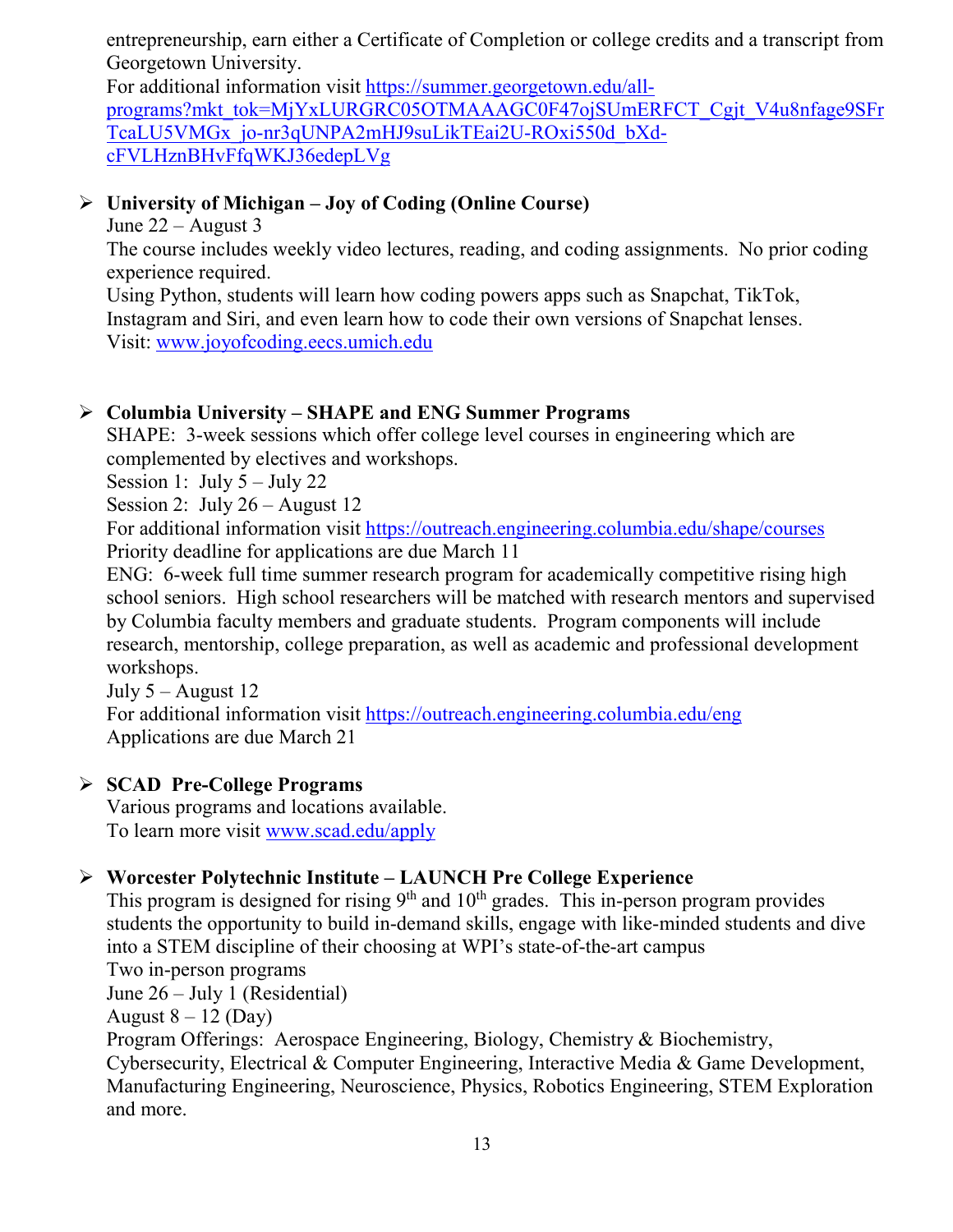#### For additional information visit

[https://campscui.active.com/orgs/WorcesterPolytechnicInstitute0?orglink=camps](https://campscui.active.com/orgs/WorcesterPolytechnicInstitute0?orglink=camps-registration&utm_source=marketing_cloud_email&utm_medium=February_28_2022&utm_campaign=UES_3060663&utm_mc_suscriber_id=19763436#/selectSessions/3096133)[registration&utm\\_source=marketing\\_cloud\\_email&utm\\_medium=February\\_28\\_2022&utm\\_ca](https://campscui.active.com/orgs/WorcesterPolytechnicInstitute0?orglink=camps-registration&utm_source=marketing_cloud_email&utm_medium=February_28_2022&utm_campaign=UES_3060663&utm_mc_suscriber_id=19763436#/selectSessions/3096133) mpaign=UES 3060663&utm\_mc\_suscriber\_id=19763436#/selectSessions/3096133

#### **University of Rochester Pre-College Programs**

Explore different career paths and majors, live on a university campus. Full day, half day, college credit courses and online courses offered. For additional information visit<https://admissions.rochester.edu/pre-college/programs/>

#### **SUMMER AT STONYBROOK**

Summer Journalism Workshop July  $24 - 30$ Learn the basic skills of news reporting, shoot and edit photos and video, write powerful stories, work with professional journalists For Additional information and to apply visit [www.stonybrook.edu/journalism](http://www.stonybrook.edu/journalism) Applications are due April 1

#### **The Cooper Union – Summer Art Intensive**

July  $11 -$ August 8 Mondays – Thursdays 9:30am – 4:30pm For rising sophomores – rising seniors Graphic Design & Drawing Drawing Intensive Animation & Drawing Digital Photography & Drawing Studio Practice For additional information visit [https://cooper.edu/academics/outreach-and-pre](https://cooper.edu/academics/outreach-and-pre-college/summer-art-intensive?mc_cid=b5c4788c60&mc_eid=d97d2a48af)[college/summer-art-intensive?mc\\_cid=b5c4788c60&mc\\_eid=d97d2a48af](https://cooper.edu/academics/outreach-and-pre-college/summer-art-intensive?mc_cid=b5c4788c60&mc_eid=d97d2a48af)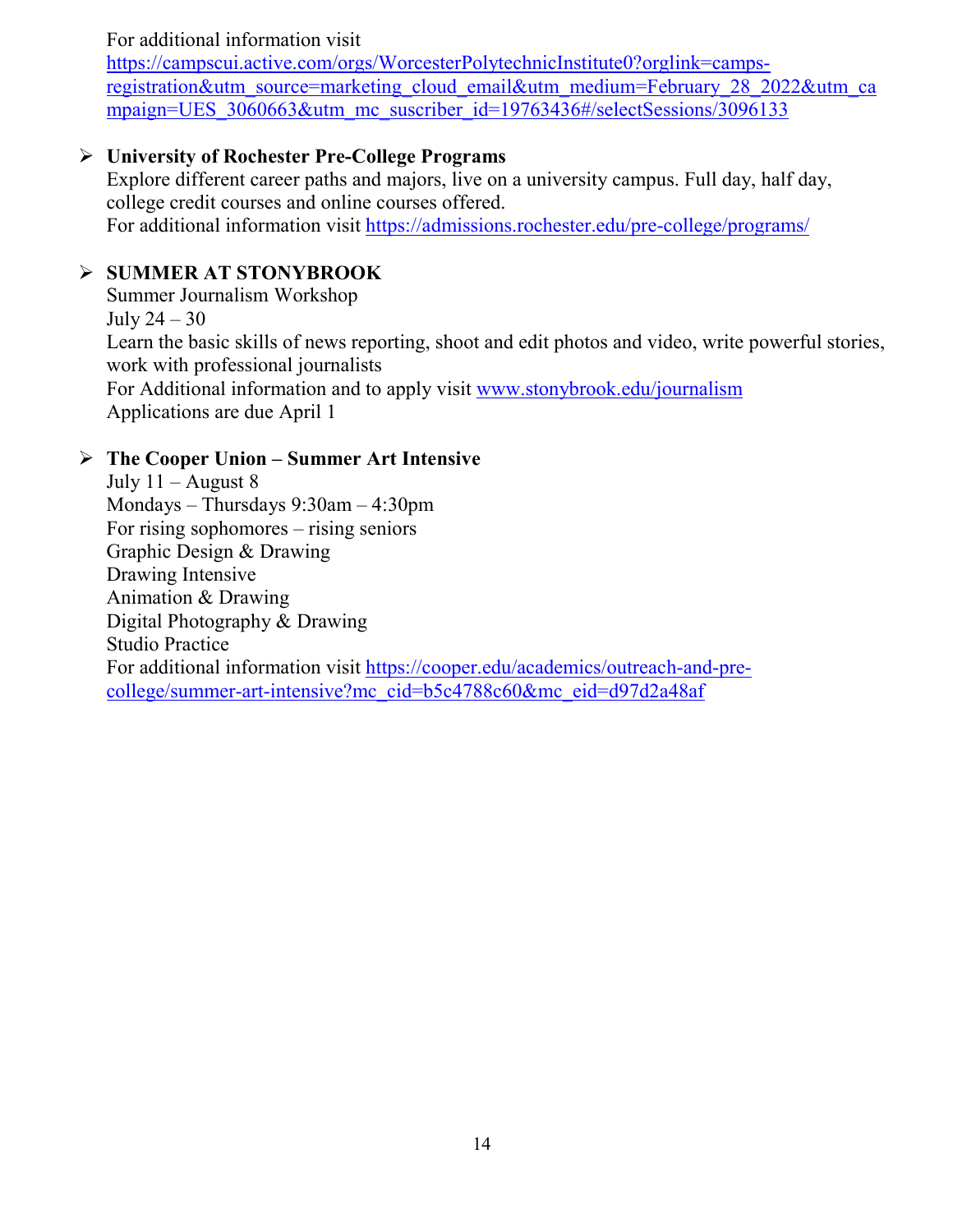

# *La Oficina de Universidad Friday Flyer 1 de Abril de 2022*

#### **Estudiantes de grado 12:**

- Asegúrese de enviar todas las cartas de aceptación de la universidad y becas a la Oficina de la Universidad.
- $\triangleright$  Si desea que sus aceptaciones se publiquen en el tablero de anuncios de I Got In, deberá completar este formulario, <https://forms.gle/JbwMiNtxYA8y8PQN8>
- ≻ Si no está seguro de sus planes futuros o aún necesita enviar solicitudes para la universidad, ¡haga una cita con la Sra. Walsh lo antes posible!
- Únase al aula de Google de College Office lo antes posible si aún no lo ha hecho. El código de la clase es: **gpnvrjt**. Una vez conectado, encontrará una gran cantidad de material a su disposición, desde guías prácticas, videos útiles y documentos, así como una lista de las próximas visitas a universidades virtuales programadas solo para estudiantes de Huntington High School.
- Como recordatorio, asegúrese de registrarse en la cuenta Remind de la Clase de Orientación de 2022 con el código de clase **@ 8d27kc** para que reciba mensajes importantes del Departamento de Orientación. Además, inicie sesión en su cuenta de Naviance y asegúrese de que la dirección de correo electrónico que aparece sea su correo electrónico personal. ¡Su dirección de correo electrónico de HUFSD no es un correo electrónico activo y sin su dirección de correo electrónico personal no recibirá mensajes importantes de Guidance!

#### **Estudiantes de grado 11**:

- Únase al aula de Google de la Oficina de Universidad lo antes posible si aún no lo ha hecho. El código de la clase es: **jilda7q**. Una vez conectado, encontrará una gran cantidad de material a su disposición, desde guías prácticas, videos útiles y documentos, así como una lista de las próximas visitas a universidades virtuales programadas solo para estudiantes de Huntington High School.
- Como recordatorio, asegúrese de registrarse en la cuenta Remind de la Clase de Consejería de 2023 con el código de clase **@mrsbrunon** para que reciba mensajes importantes del Departamento de Consejería. Además, inicie sesión en su cuenta de Naviance y asegúrese de que la dirección de correo electrónico que aparece sea su correo electrónico personal. ¡Su dirección de correo electrónico de HUFSD no es un correo electrónico activo y sin su dirección de correo electrónico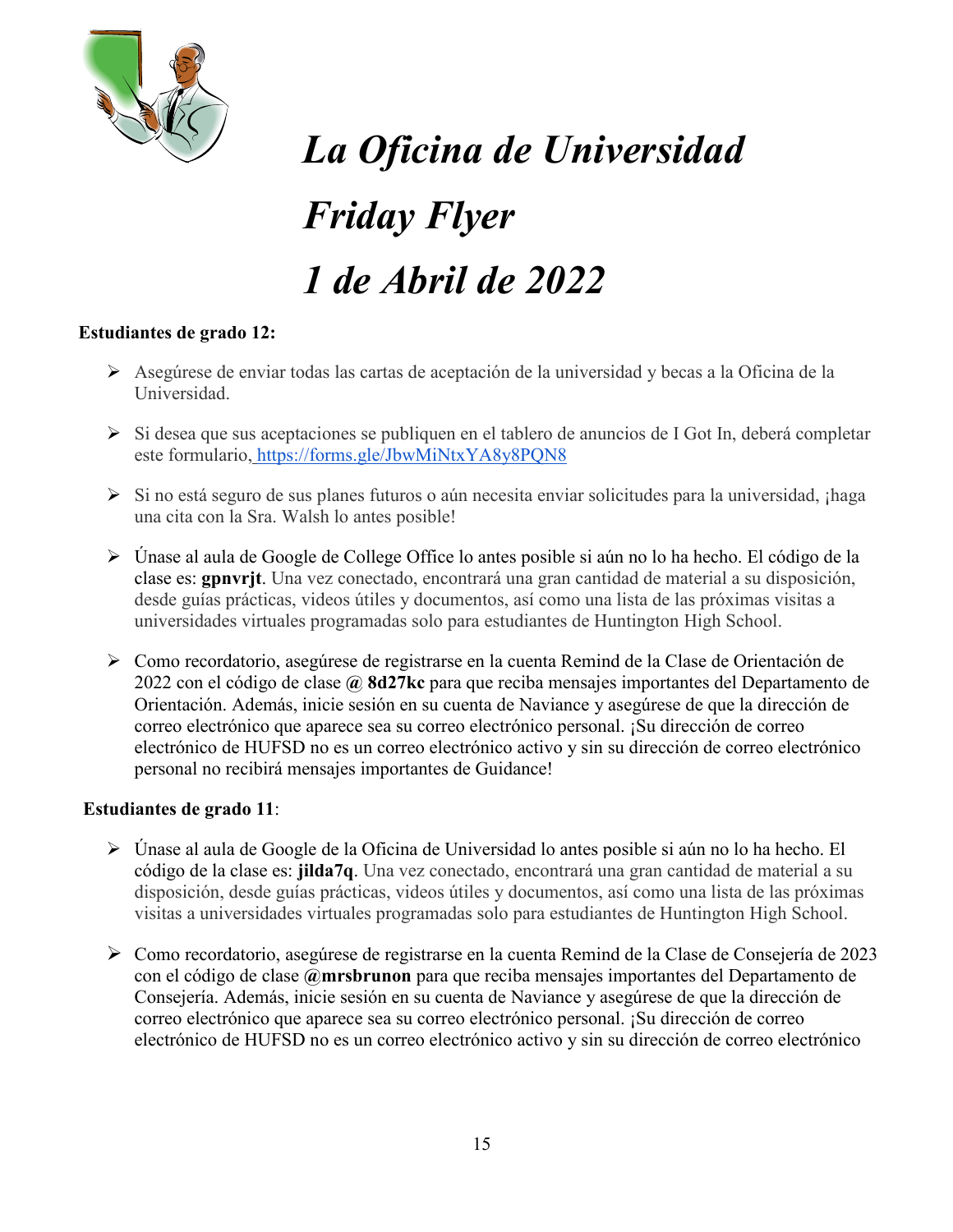#### **Sacred Heart University**

Lunes a Viernes hasta el 2 de Mayo, 2022 9:30 am 11:30am 2:00pm (con algunas excepciones) 4:00pm recorridas serán los Miércoles a partir de mediados de Marzo Recorridas durante la semana y sesiones informativas seran disponibles durante selectos Sábados y Domingos Para informacion adicional visite [www.sacredheart.edu/visitplanner](http://www.sacredheart.edu/visitplanner)

#### **SUNY Upstate Virtual Info Sessions**

• Terapia de Radiacion, UltraSound, Ciencias de Laboratorio Clinico, Respiratory Therapy, Medical Imaging/Radiology, Virtual RN, Virtual Upstate Native Pre-Admission Workshop, Physical Therapy, 3+3 Doctor of Physical Therapy, Medical School Advisement Session

For dates and additional information visit<https://engage.upstate.edu/portal/virtual-events>

#### • **University of Massachusetts – Boston**

Dias de vistazo – Casi todos los sábados durante el semestre de otoño y sesiones de información/recorridas del campus durante la semana Para información adicional visite<https://admissions.umb.edu/freshman-students>

#### **Tulane University**

Programas virtuales disponibles Para informacion adicional visite<https://admission.tulane.edu/virtual-visiting>

#### **Universidad de Chicago**

Sesiones informativas virtuales y en persona Visitas virtuales y en persona Para obtener información adicional, visite <https://collegeadmissions.uchicago.edu/visit>

#### **Tulane University at Nassau County Museum of Art**

Hay muchos programas disponibles. Para información adicional visite <https://admission.tulane.edu/virtual-visiting>

## *Casas Abiertas*

 **The Cooper Union** Irwin S. Chanin Escuela de Arquitectura Escuela de Arte Albert Nerken Escuela de Ingeniería Ofertas de varias fechas y programas. Para información adicional visite [www.connect.cooper.edu/portal/cooper-events](http://www.connect.cooper.edu/portal/cooper-events)

 **Pennsylvania College of Technology** 22 de Abril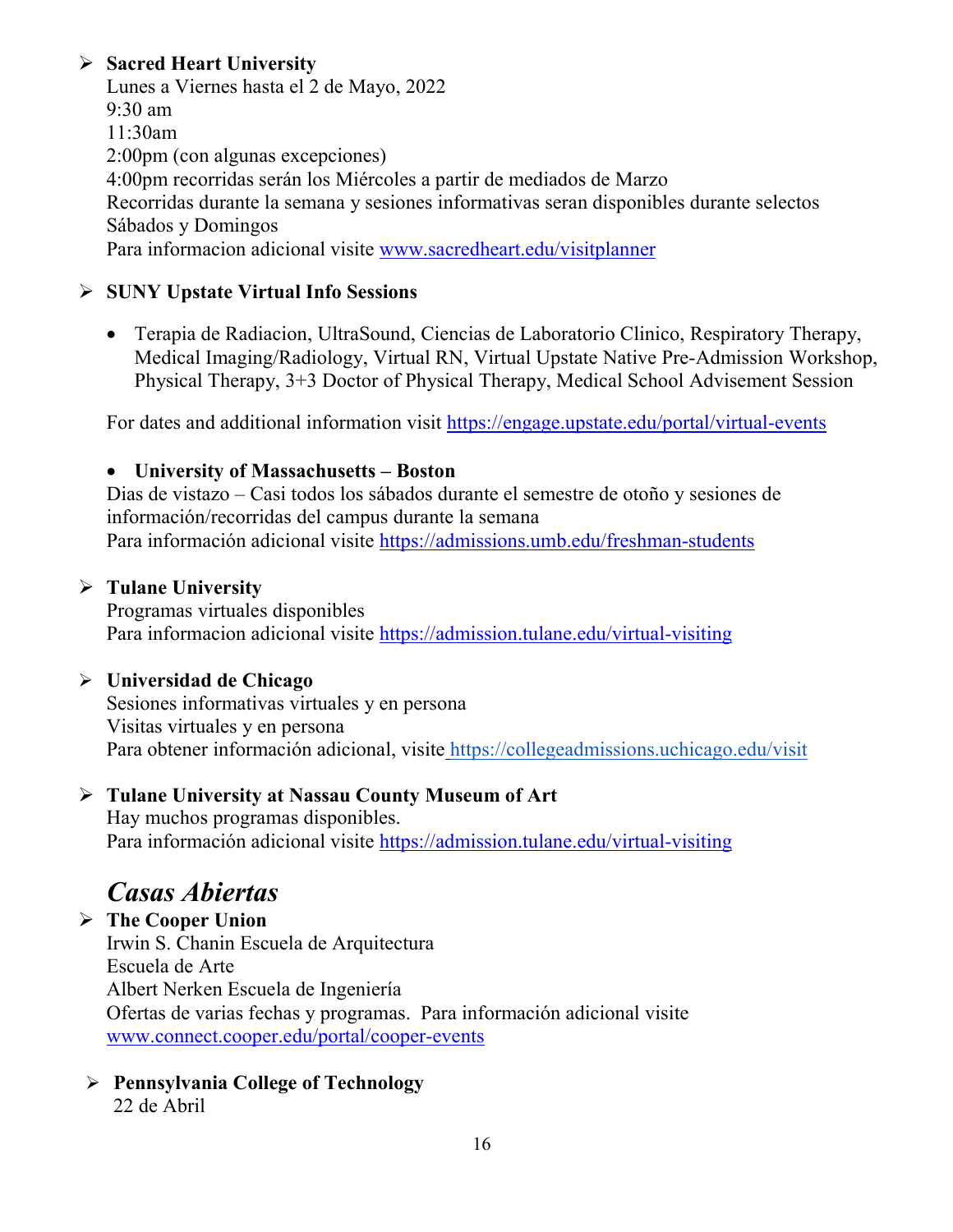Para información adicional visite [www.pct.edu/openhouse](http://www.pct.edu/openhouse)

#### **Niagara University**

Hay muchas casas abiertas y varios programas disponibles en persona o en línea. Para una lista completa visite [https://apply.niagara.edu/portal/admission](https://apply.niagara.edu/portal/admission-events?utm_source=slate&utm_medium=email&utm_campaign=usnews_hs_email)[events?utm\\_source=slate&utm\\_medium=email&utm\\_campaign=usnews\\_hs\\_email](https://apply.niagara.edu/portal/admission-events?utm_source=slate&utm_medium=email&utm_campaign=usnews_hs_email)

#### **SUNY Suffolk County Community College, Casa Abierta** Domingo, 3 de Abril 12:00 – 3:00 pm Regístrese a [www.sunysuffolk.edu/openhouse](http://www.sunysuffolk.edu/openhouse)

#### **UMass Lowell – Dia Previsto Junior** Sabado, 23 de Abril Para informacion adicional y para registrarse visite <https://www.uml.edu/admissions/visit/junior-preview-day.aspx>

#### **St. Francis College**

Sabado, 23 de Abril en St. Francis College en Brooklyn 180 Remsen Street 9:00am – 1:00pm RSVP to<https://sfcbklyn.secure.force.com/EventListing/?eventId=7014N000001crHv>

#### **Roger Williams University – Noche de Primer Vuelo a la Universidad – En línea** Talleres para los estudiantes de primera generación a la Universidad será llevado a cabo mensualmente a las 6:30pm Para información adicional visite [https://connect.rwu.edu/portal/first\\_in\\_family?pid=8FzCMxIJjgs2V2gF\\_94b2BOsPQevyYezsa](https://connect.rwu.edu/portal/first_in_family?pid=8FzCMxIJjgs2V2gF_94b2BOsPQevyYezsatZy0oYaxrOd7cG3NNvSSzyxA9gXdoYJN6B95EuEVDdnm0mBMSk5Q) [tZy0oYaxrOd7cG3NNvSSzyxA9gXdoYJN6B95EuEVDdnm0mBMSk5Q](https://connect.rwu.edu/portal/first_in_family?pid=8FzCMxIJjgs2V2gF_94b2BOsPQevyYezsatZy0oYaxrOd7cG3NNvSSzyxA9gXdoYJN6B95EuEVDdnm0mBMSk5Q)

 **Smith College Sesiones Informativas Virtuales via Zoom** Cada Segundo Martes del Mes 6:00pm – 7:00pm Para inscribirse visite<https://apply.smith.edu/register/PrecollegeConnection>

#### **SUNY Farmingdale State College** Se ofrecen varios eventos virtuales. Para una lista completa y para mas información visite <https://www.farmingdale.edu/admissions/admissions-events.shtml>

#### **Colegio Molloy** Domingo, 24 de abril 1:00 p.m. Regístrese hoy en [www.molloy.edu/admissions/open-house](http://www.molloy.edu/admissions/open-house)

## *EXCURSIONES VIRTUALES AL CAMPUS UNIVERSITARIO*

 $\triangleright$  Muchas universidades se han registrado en los siguientes sitios web para ofrecer a los estudiantes y sus familias recorridos virtuales por el campus. ¡Asegúrate de echarles un vistazo!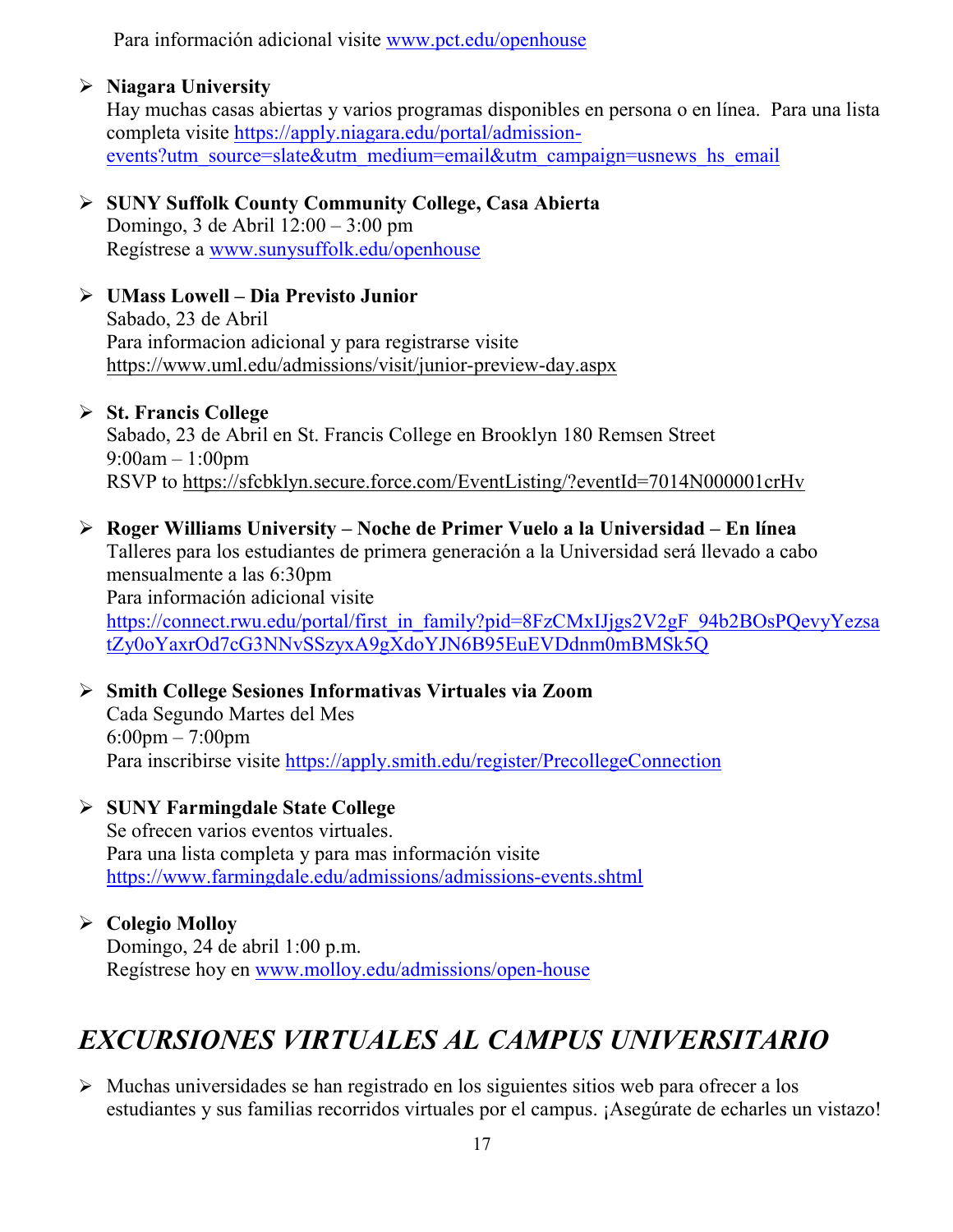o [www.campustours.com](http://www.campustours.com/)

o [www.youvisit.com](http://www.youvisit.com/)

o [www.ecampustours.com](http://www.ecampustours.com/)

## *COLLEGE FAIRS/SPECIAL PROGRAMS*

 **NACAC – Feria de Universidad Vrtual** Domingo, 3 de Abril 1:00pm – 6:00pm Vea la lista de las universidades que asistirán y para registrarse gratuitamente visite <https://www.nacacattend.org/22VirtualApr03>

## *FERIAS UNIVERSITARIAS / PROGRAMAS ESPECIALES*

#### **The Princeton Review Tutoría y Preparación para los exámenes de SAT and ACT y AP**  Los exámenes de SAT and ACT están a la vuelta de la esquina. No se pierda esta oportunidad para inscribirse a los cursos de preparación virtuales por medio de nuestra relación con The Princeton Review.

 \*Para el horario complete de cursos, visite [www.princetonreview.com/huntingtonhs](http://www.princetonreview.com/huntingtonhs) o llame (800) 2REVIEW.

Los estudiantes de Huntington High School recibirán un 30% de descuento para TODOS los cursos, incluyendo los cursos de AP, SAT and ACT.

#### **Feria del Ano de Pausa a la Universidad EE.UU.**

Conéctese con proveedores del programa, consejeros, graduados, y representantes de admisión de Universidad en modo virtual y en persona para aprender todo que necesita saber acerca del ano de pausa a la universidad, incluyendo becas.

Verifique el enlace para información adicional, [https://www.gooverseas.com/gap-year/usa](https://www.gooverseas.com/gap-year/usa-fairs/schedule)[fairs/schedule](https://www.gooverseas.com/gap-year/usa-fairs/schedule)

Eventos serán programados desde el 11 de enero al 1 de febrero.

#### **Beca Rea Jacobs para Danza 2022**

Historial de solicitud - 2 de mayo de 2022

La Beca Rea Jacobs para Danza es una beca competitiva para graduados de grado 12 de escuelas en Nassau y Suffolk que están cursando un título universitario de cuatro años con danza grande o pequeña. La beca está financiada por el Long Island Dance Consortium y la familia Jacobs. Se otorgará un premio de \$ 1000 en 2022.

\* Se invitará al ganador a unirse a los miembros de Long Island Dance Umbrella Celebration of Dance en la Exposición de Arte de Verano de Heckscher Park en 2022. <https://form.jotform.com/213263812584153>

#### **Beca Sandi Bloomberg para Danza 2022**

Fecha de solicitud - 2 de mayo de 2022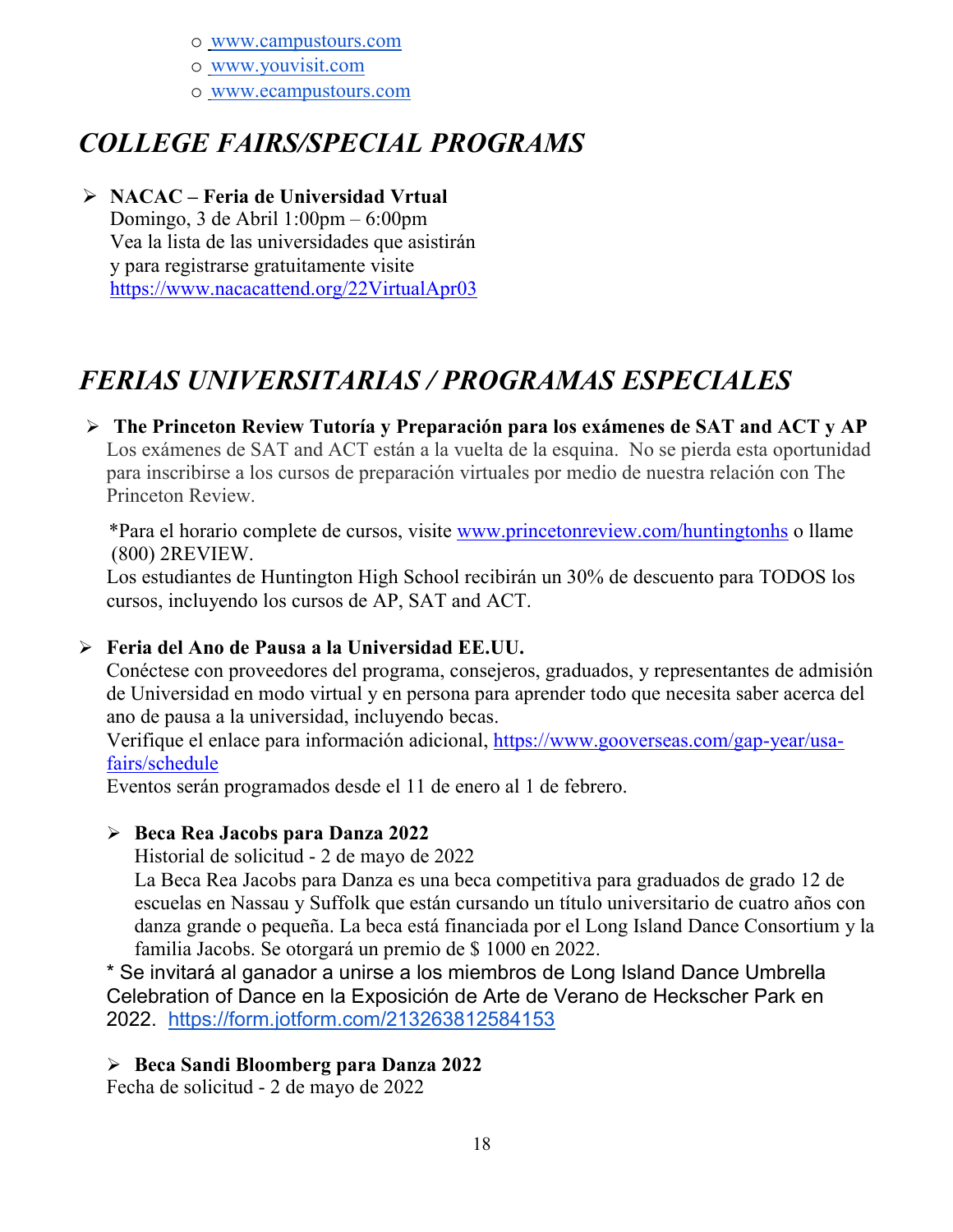La Beca Sandi Bloomberg para Danza es una beca competitiva para estudiantes del último año de Suffolk & Nassau High School que están considerando continuar su educación en danza, pero no necesariamente en un programa acreditado. Se otorgará un premio de \$ 1,000 en 2022. Esta beca está financiada por Sandi Bloomberg. \* Se invitará al ganador a presentarse con compañías miembro del Long Island Dance Consortium en la "Celebración de la danza" en el Summer Arts Festival en Heckscher Park en 2022. Descargue los detalles de la beca y el formulario de respaldo y para postularse visite **[https: / /form.jotform.com/213263919041149](https://form.jotform.com/213263919041149)**

#### **Preparacion para los examenes de SAT/ACT por Project Excel**

Localizado en: TriCYA, 809 New York Avenue, Huntington Lunes comenzando 7 de Marzo a 28: 5:30pm – 6:30pm Venga, todos los útiles se proveerán gratis a los que participen Matriculese aqui: https://forms.gle/pCXpxgxcOvY3BLIU6 o llame 631-271-5499 para informacion adicional.

#### **NYIT – Día de la Mujer en Ingeniería y Ciencias**

Sábado, 23 de abril 10am – 4pm

En línea a través de Zoom

Únase a NYITZ Colegio de Ingeniería y Ciencias de Computadoras para un día de empoderamiento y actividades prácticas de ingeniería, informática, tecnología y ciencia de datos. Durante este evento virtual, participe en sesiones interactivas, conozca a mujeres líderes en ingeniería y tecnología y conéctese con mujeres estudiantes de ingeniería, sin costo alguno. Las actividades incluyen: desafío de ciencia de datos, desafío de visualización de datos, orador principal, debate sobre la trayectoria profesional, conexión con los estudiantes actuales de New York Tech.

Para obtener más información, comuníquese con wiet@nyit.edu o llame al 516-686-7910

#### **Feria Universitaria SUNY en el Colegio Comunitario del Condado de Suffolk**

Domingo 1 de mayo 12:30h, 14:00h y 16:00h Campus Michael J. Grant - Brentwood Para registrarse, visite engagement.suny.edu/portal/suny\_college\_fairs

#### **Boston University**

Cinco programas preuniversitarios: brindan experiencias de vida universitaria rigurosas y colaborativas que permitirán a los estudiantes obtener un fuerte sentido de su potencial personal y académico.

- \* Honores de la escuela secundaria (programa de 6 semanas)
- \* Pasantía / Práctica RISE (programa de 6 semanas)
- \* Inmersión académica (AIM) (programa de 3 semanas)
- \* Desafío de verano (programa de 2 semanas)
- \* Vista previa de verano (Programa de 1 semana)

Para obtener información adicional, visite [www.bu.edu/summer/highschool](http://www.bu.edu/summer/highschool)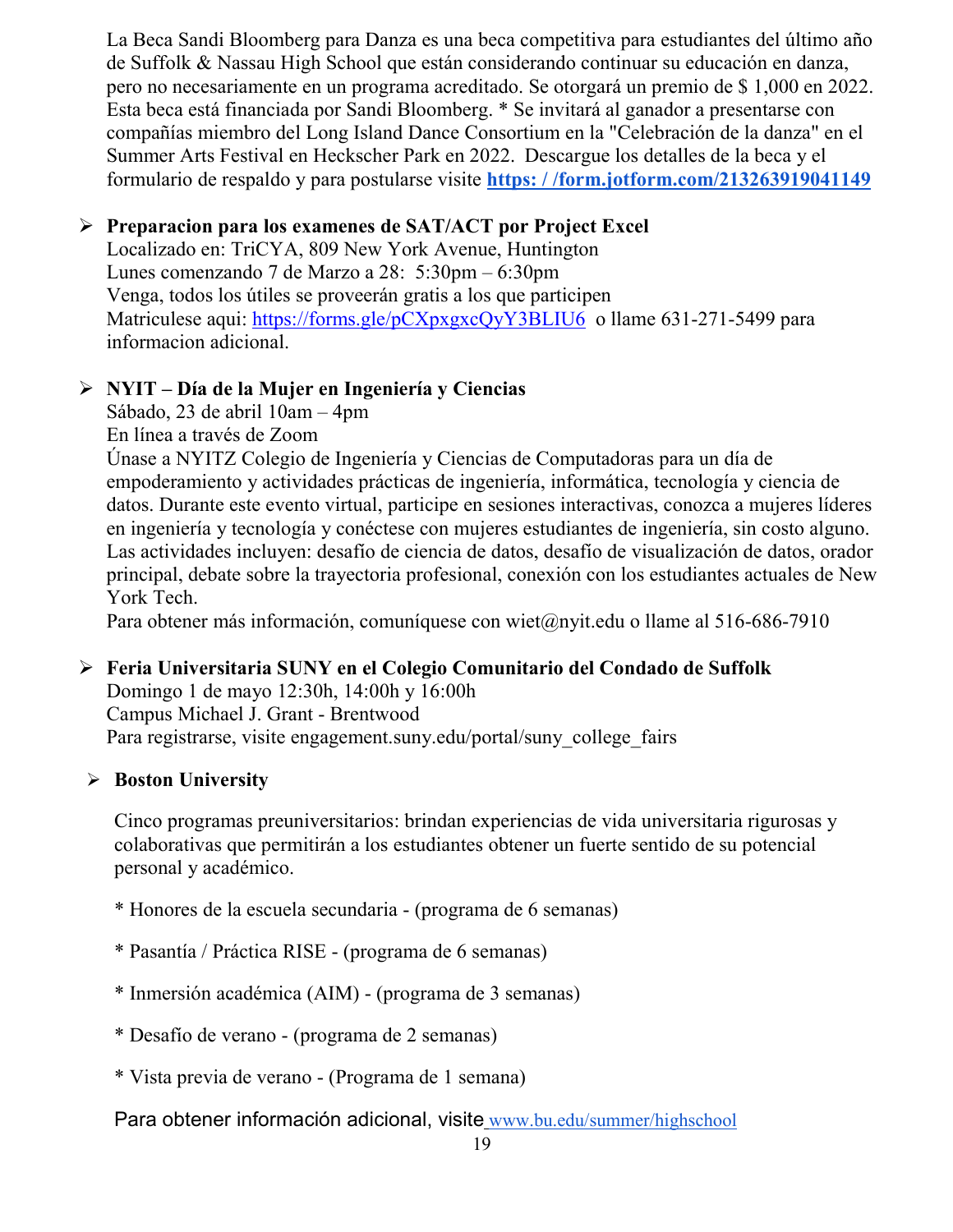#### **Pennsylvania College of Technology**

19 de Marzo 3 y 22 de Abril Para información adicional visite [www.pct.edu/openhouse](http://www.pct.edu/openhouse)

#### **Clases de Method Learning Advantage, Preparacion para ACT and SAT**

Sunday, 2/20 through May 12 Various course times with 18-hour option also For a complete schedule and for additional information visit <https://www.methodlearning.com/class/online/act-sat-prep/advantage-classes/18-hour-classes/>

#### **Niagara University**

Hay muchas fechas de casas abiertas y varios programas disponibles en persona y en línea. Para una lista completa visite:<https://www.niagara.edu/openhouse>

 **Plymouth State University** Sabado 12 de Febrero

Para información adicional visite [www.Plymouth.edu/visit](http://www.plymouth.edu/visit)

#### *Air Force Reserve Officer Training Corps – Dia de Simulacro 2022*

*Día del Presidente, 21 de febrero*

*Para obtener información adicional, comuníquese con det536af@clarkson.edu o bdavis@clarkson.edu*

#### **Feria Universitaria de la Asociación de Consejeros Escolares del Condado Suffolk (Oeste)**

Martes, 26 de Abril 6:30pm – 8:30pm Radisson Hotel Hauppauge Muchas Universidades y colegios participaran Para información adicional visite <http://www.wsuffolkcounselors.org/spring2022collegefair.html>

#### *¿Qué SUNY eres?*

Los estudiantes y las familias están invitados a unirse al personal del Centro de bienvenida de SUNY en la ciudad de Nueva York para una sesión de información grupal. ¡Tendrá la oportunidad de explorar la Universidad Estatal de Nueva York: los campus, los programas académicos, el proceso de solicitud y admisión, la asistencia financiera, la Beca Excelsior y más!

Varias fechas programadas de abril a junio.

Regístrese a través de*, [https://engage.suny.edu/portal/which\\_suny](https://engage.suny.edu/portal/which_suny)*

## *AYUDAS FINANCIERAS / BECAS*

#### *PERFIL CSS (DISPONIBLE 10/1/2021)*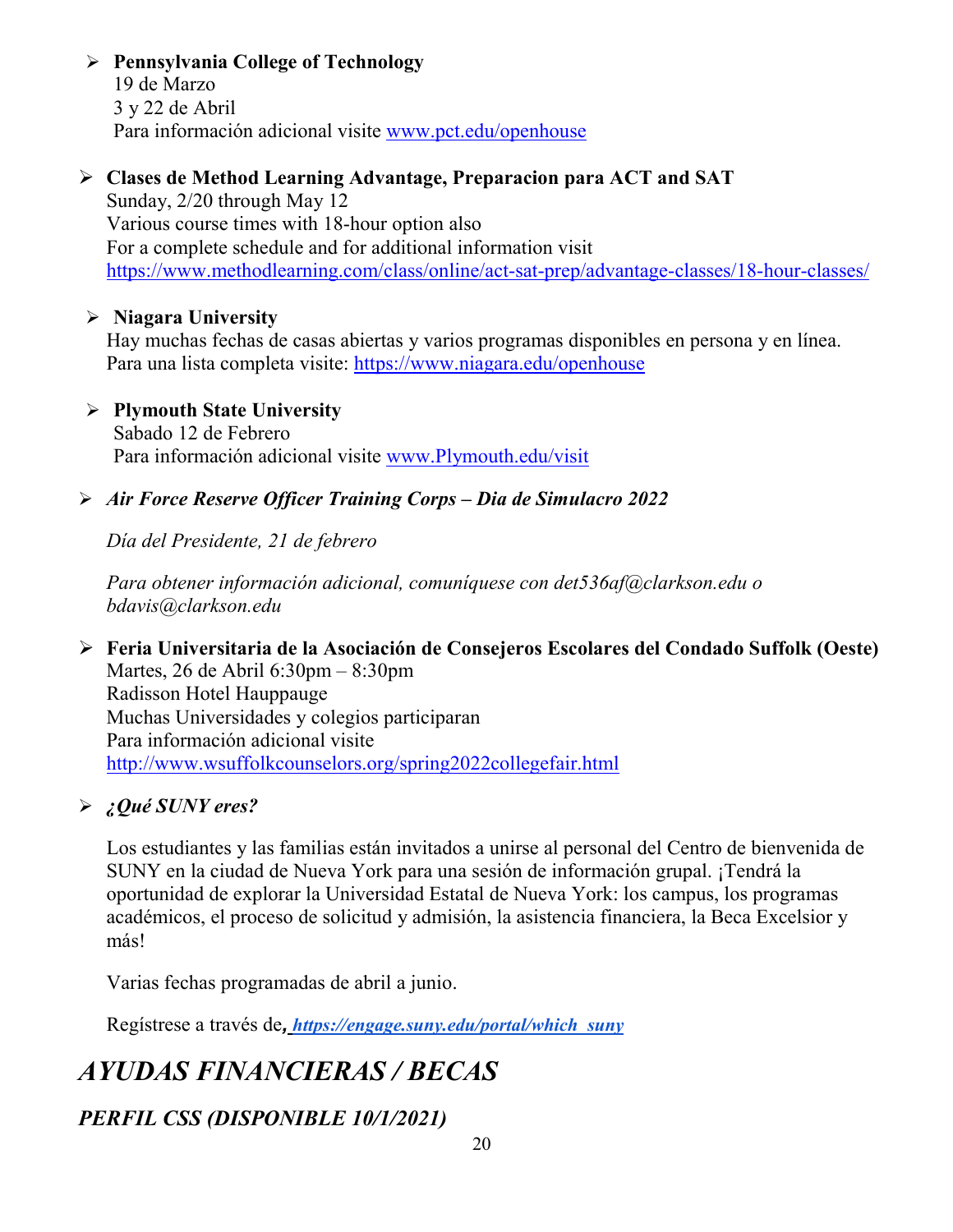Si una d[e](http://www.collegeboard.org/) sus universidades requiere el perfil CSS, debe completar el perfil en línea a través de [www.cssprofile.collegeboard.org.](http://www.collegeboard.org/) El perfil ayuda a las universidades a otorgar becas y subvenciones privadas. Solo se puede acceder al perfil en línea.

#### *Solicitud gratuita FAFSA de ayuda federal para estudiantes (DISPONIBLE 10/1/2021)*

- La FAFSA es el formulario utilizado por todas las facultades de dos y cuatro años, universidades y escuelas profesionales para la concesión desde [ayuda federal para](http://studentaid.ed.gov/students/publications/student_guide/2010-2011/english/typesofFSA_grants.htm)  [estudianteslas ayudas](http://studentaid.ed.gov/students/publications/student_guide/2010-2011/english/typesofFSA_grants.htm) y la mayoría estatales y universitarias. Los estudiantes deben presentar su solicitud lo antes posible en línea a través de [www.studentaid.gov.](http://www.studentaid.gov/)
- ¡Regístrese para obtener su **número de identificación de Ayuda Federal para Estudiantes AHORA! Tanto los estudiantes como los padres deben tener una identificación FSA**. Visita [www.studentaid.gov/fsa-id/sign-in/landing](http://www.studentaid.gov/fsa-id/sign-in/landing) para hacerlo.

#### **Miércoles de HESC del estado de Nueva York para completar las solicitudes de FAFSA y TAP**

Obtenga asistencia personalizada de los profesionales de ayuda financiera de HESC que pueden responder sus preguntas o ayudarlo a completar sus solicitudes FAFSA y TAP. Reúna los documentos necesarios y acérquese para recibir ayuda. No se re[quiere registro previo.](https://startheregetthere.ny.gov/dropin) 9, 16, 23, 30 de marzo 3:00pm – 6:00pmPara información adicional visite <https://startheregetthere.ny.gov/dropin>

#### **MALDEF Scholarship Resource Guide 2021-2022**

El Guía de Recursos de Becas MALDEF es un recurso gratuito e informativo para estudiantes, padres, y educadores con una lista extensiva de becas, inclusive muchos que no requieren status inmigratorio. Para aprender mas visite <https://www.maldef.org/resources/scholarship-resources/>

#### **Talleres HESC del estado de Nueva York "Lo que los jóvenes deben saber sobre cómo prepararse para la universidad y solicitar ayuda financiera"**

Únase a nosotros para obtener información clave sobre ayuda financiera para jóvenes y lo que necesitan saber para el próximo otoño; incluyendo información sobre becas federales, estatales, institucionales y privadas. También aprenderá cómo solicitar ayuda, plazos y más.

3/24 – 7pm-8pm (Versión en Español)

#### $3/29 - 6$ pm-7pm

Para información adicional visite [https://startheregetthere.ny.gov/what-juniors-need-know-about](https://startheregetthere.ny.gov/what-juniors-need-know-about-preparing-college-and-applying-financial-aid)[preparing-college-and-applying-financial-aid](https://startheregetthere.ny.gov/what-juniors-need-know-about-preparing-college-and-applying-financial-aid)

#### **Scholarships.com**

Regístrese hoy en [www.scholarships.com](http://www.scholarships.com/) para recibir **GRATUITA sobre** información becas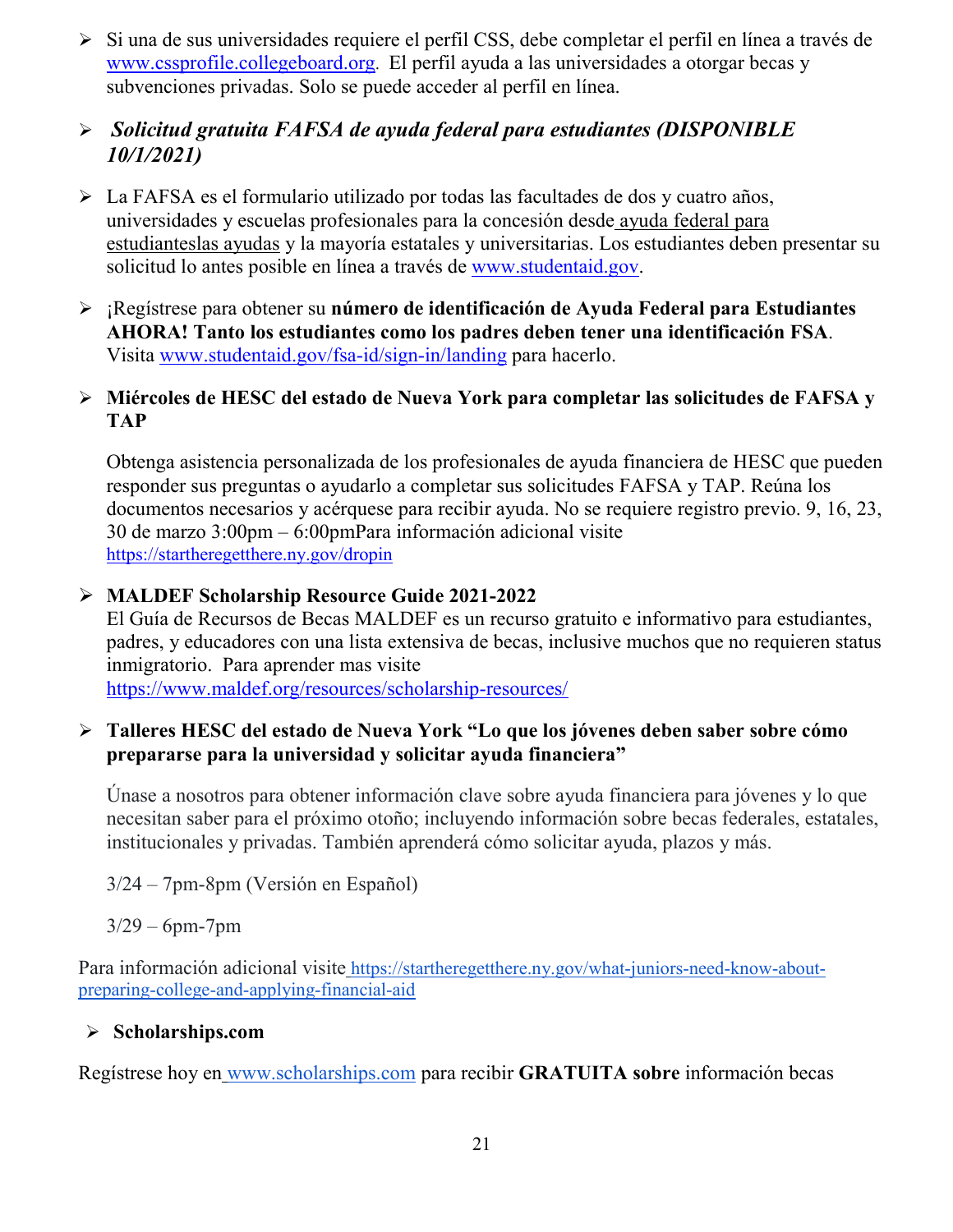#### **Fastweb.com**

Regístrese hoy en [www.fastweb.com](http://www.fastweb.com/) para recibir **GRATUITA sobre** información becas.

#### **Mis dólares universitarios**

Regístrese hoy en [www.mycollegedollars.com](http://www.mycollegedollars.com/) para recibir **GRATUITA sobre** información becas.

#### **Becas**

Visite los sitios web a continuación para conocer las oportunidades de becas:

[www.connections101.com](http://www.connections101.com/)

[www.scholarships4students.com](http://www.scholarships4students.com/)

[www.fastweb.com](http://www.fastweb.com/)

[www.scholarshipexperts.com](http://www.scholarshipexperts.com/)

[www.scholarships.com](http://www.scholarships.com/)

[www.finaid.org](http://www.finaid.org/)

#### **SUNY Sesiones Informativas de Ayuda Financiera**

Se invita a los futuros estudiantes y familias a unirse a SUNY para un taller en línea que brindará información detallada sobre la solicitud de ayuda financiera y el proceso de concesión. Los consejeros de ayuda financiera revisarán el costo de asistencia y explorarán los tipos de ayuda financiera disponibles, incluida la Beca Excelsior. Durante la sesión, podrá enviar sus preguntas a través del chat en vivo. Se llevarán a cabo varios talleres durante la primavera, de enero a mayo. Regístrese a través de[,](https://engage.suny.edu/portal/financial_aid_sessions_virtual)

[https://engage.suny.edu/portal/financial\\_aid\\_sessions\\_virtual](https://engage.suny.edu/portal/financial_aid_sessions_virtual)

#### **SUNY EOP Taller de Llenar la Solicitud**

Talleres Virtuales:

• Martes, 22 de Marzo, 6pm <https://engage.suny.edu/register/?id=251f06b6-17be-4f22-8ea0-b4b59f1c0e25>

#### **Premios NYS Regents para hijos de veteranos fallecidos y discapacitados**

Proporciona \$ 450 por año a los estudiantes cuyos padres sirvieron en las Fuerzas Armadas de los EE. UU. Durante períodos específicos de guerra o emergencia nacional y, como resultado del servicio, murieron, sufrieron un 40% o más discapacidad, fue clasificado como desaparecido en acción o fue prisionero de guerra. El veterano debe ser residente del estado de Nueva York o haber sido residente del estado de Nueva York en el momento de la muerte o ser clasificado como desaparecido en acción. Para obtener información adicional, visit[e](https://www.hesc.ny.gov/pay-for-college/military-corner.html) <https://www.hesc.ny.gov/pay-for-college/military-corner.html>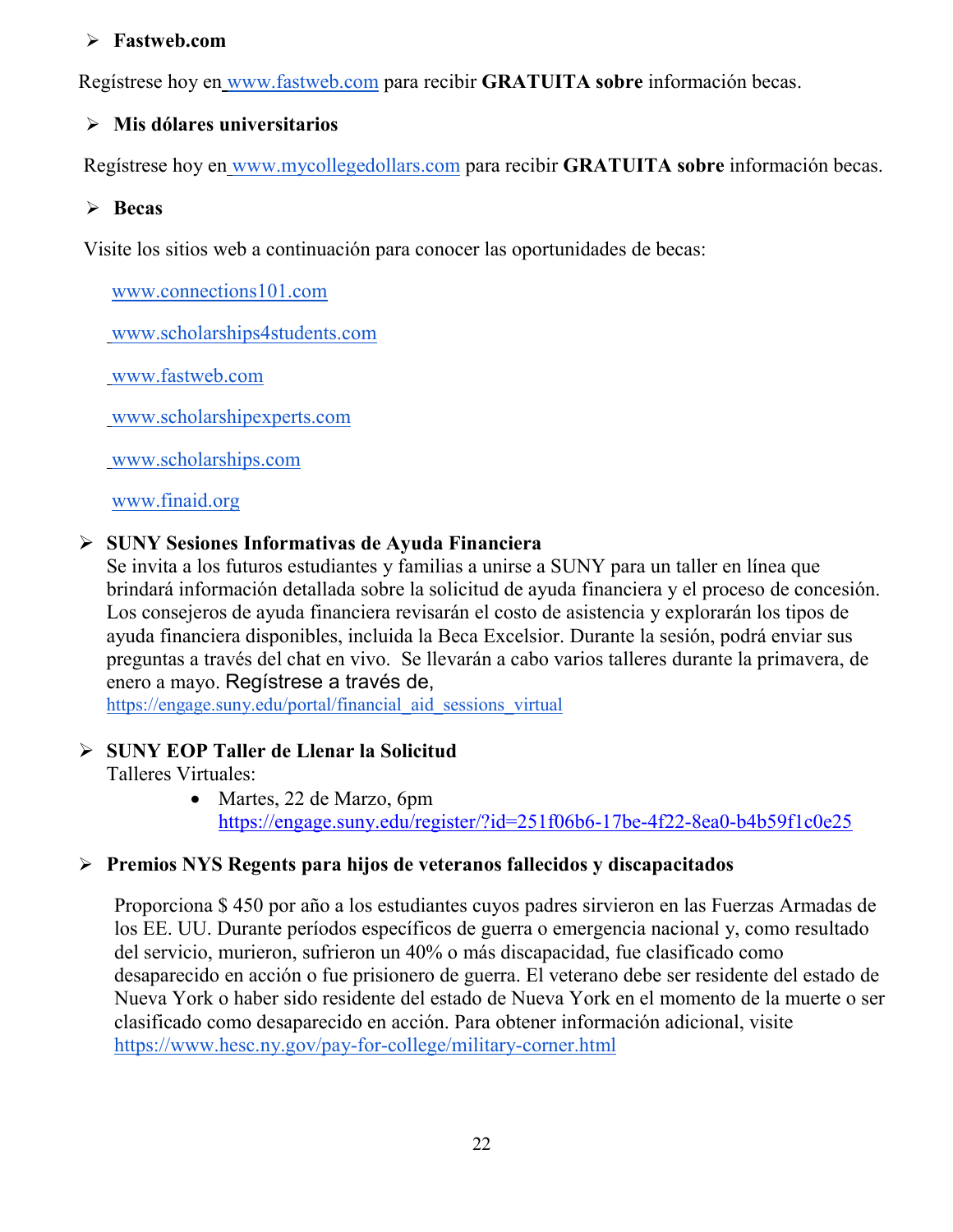#### **Incentivo y Tributo de Reconocimiento Mejorado Militar (MERIT) del Estado de Nueva York**

Beca de Incentivo y Tributo de Reconocimiento Mejorado Militar (MERIT) proporciona ayuda financiera a los hijos, cónyuges y dependientes financieros de miembros de las Fuerzas Armadas de los Estados Unidos o milicias organizadas por el estado que, en cualquier momento en o después del 2 de agosto de 1990, mientras eran residentes del estado de Nueva York, murieron o quedaron grave y permanentemente discapacitados mientras realizaban sus deberes militares, ya sea en combate o no. Para obtener información adicional, visit[e](https://www.hesc.ny.gov/pay-for-college/military-corner.html) <https://www.hesc.ny.gov/pay-for-college/military-corner.html>

#### **Programa de incentivos STEM del estado de Nueva York**

Proporciona una beca de matrícula completa de SUNY o CUNY para el 10 por ciento de los mejores estudiantes de la escuela secundaria del estado de Nueva York si persiguen un título de STEM y trabajan en un campo de STEM en el estado de Nueva York durante 5 años. Para obtener información adicional, visite [www.hesc.ny.gov](http://www.hesc.ny.gov/)

#### **Ayuda para la educación de maestros del estado de Nueva York para la educación universitaria y superior (TEACH) Subvención**

Subvenciones de hasta \$ 4,000.00 por año para estudiantes a cambio de servicios en escuelas primarias o secundarias públicas o privadas que atienden a estudiantes de familias de bajos ingresos.

Para más información visite [www.hesc.ny.gov](http://www.hesc.ny.gov/) 

#### **Programa de asistencia para la matrícula del estado de Nueva York (TAP)**

Ayuda a los residentes de NY elegibles a pagar la matrícula en las escuelas aprobadas del estado de Nueva York. Los premios anuales de TAP pueden ser de hasta \$ 5,665.00. Debido a que TAP es una subvención, no tiene que reembolsarse. Para obtener información adicional, visite [www.hesc.ny.gov/tap](http://www.hesc.ny.gov/tap)

#### **Beca NYS Excelsior**

El programa cubre la matrícula para los estudiantes elegibles de SUNY y CUNY cuyas familias ganan \$ 125,000. Para obtener información adicional, visit[e](http://www.hesc.ny.gov/) [www.hesc.ny.gov/](http://www.hesc.ny.gov/)excelsior

#### **NYS Dream Act**

El senador Jose Peralta NYS DREAM Act (DREAM Act) permite que los estudiantes indocumentados y otros estudiantes elegibles soliciten ayuda financiera del estado de Nueva York. Los estudiantes que cumplan con los requisitos de elegibilidad de la NYS DREAM Act para la asistencia a la escuela secundaria, la finalización de la escuela secundaria, la matrícula estatal de SUNY o CUNY y la ciudadanía o el estado migratorio podrán solicitar uno o más programas de ayuda financiera para estudiantes del estado de Nueva York. Para obtener información adicional, visite [www.hesc.ny.gov/dream](http://www.hesc.ny.gov/dream)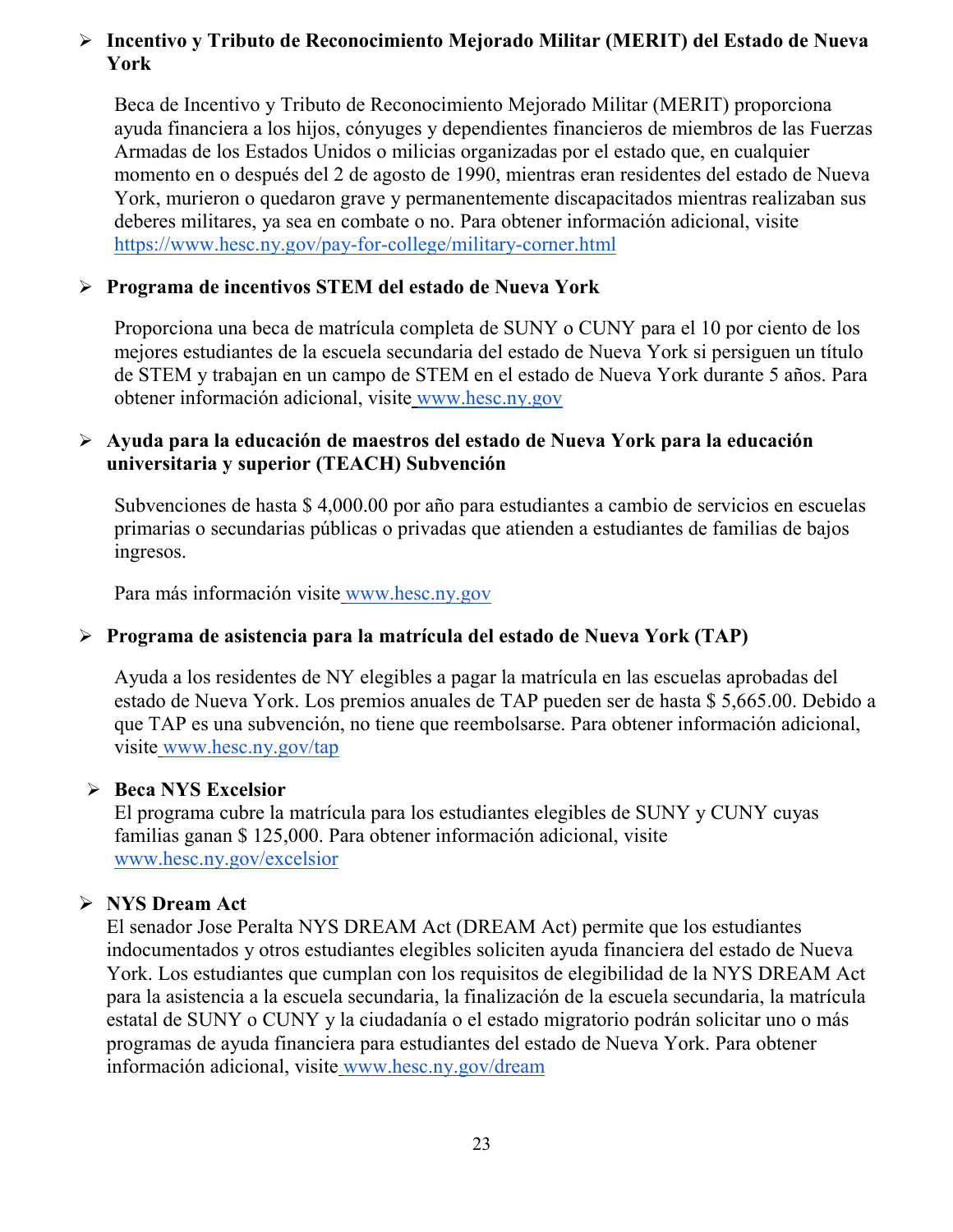#### **Premio de matrícula mejorada del estado de Nueva York**

Este programa permite a los estudiantes de Nueva York que asisten a universidades privadas sin fines de lucro en Nueva York recibir asistencia financiera para completar su título universitario. El programa proporciona un premio máximo de \$ 6,000, requiere que las universidades privadas participantes proporcionen una matrícula equivalente y congelen la matrícula del estudiante durante la duración del premio, maximizando el beneficio financiero para el estudiante. Para obtener información adicional, visite [www.hesc.ny.gov](http://www.hesc.ny.gov/)

 **Oportunidades de becas para estudian[tes afroamericanos](http://www.scholarshiplibrary.com/index_php?title=Category:African_American&pageuntil=CSF-McCall+Educational+Foundation#mw-pages)** Para obtener información adicional, visite [www.scholarshiplibrary.com/index\\_php?title=Category:African\\_American&pageuntil=CSF-](http://www.scholarshiplibrary.com/index_php?title=Category:African_American&pageuntil=CSF-McCall+Educational+Foundation#mw-pages)[McCall+Educational+Foundation#mw-pages](http://www.scholarshiplibrary.com/index_php?title=Category:African_American&pageuntil=CSF-McCall+Educational+Foundation#mw-pages)

#### **Oportunidades de becas del College Board**

Varias oportunidades de becas disponibles. Para obtener información adicional, visite

## *PROGRAMAS DE VERANO*

#### **Mercy College Programa de Honor de Empresas**

Tres sesiones de una semana para elegir

26 de junio al 2 de julio

10 de julio al 16 de julio

24 de julio al 30 de julio

Los estudiantes de grado 12 pueden experimentar la universidad de primera mano durante este programa de verano lleno de acción de una semana. Aprenda sobre liderazgo y carreras empresariales de un cuerpo docente ejecutivo que ha trabajado en las principales empresas globales.

Para obtener información adicional, visite [www.mercy.edu/business/leadership/academy](http://www.mercy.edu/business/leadership/academy)

#### **Landmark College**

Se ofrecen programas en línea o en el campus Para obtener información adicional, visite www.landmark.edu/summer

#### **Smith Programas Pre-universitarios**

Northampton, MA Ciencias e Ingenieria Preparacion a la Universidad Mujer, Genero, y Representacion Futuros Sustenibles Escritura Creativa Fecha de Prioridad 3/1 Para Solicitar visite<https://apply.smith.edu/register/precollege-2022>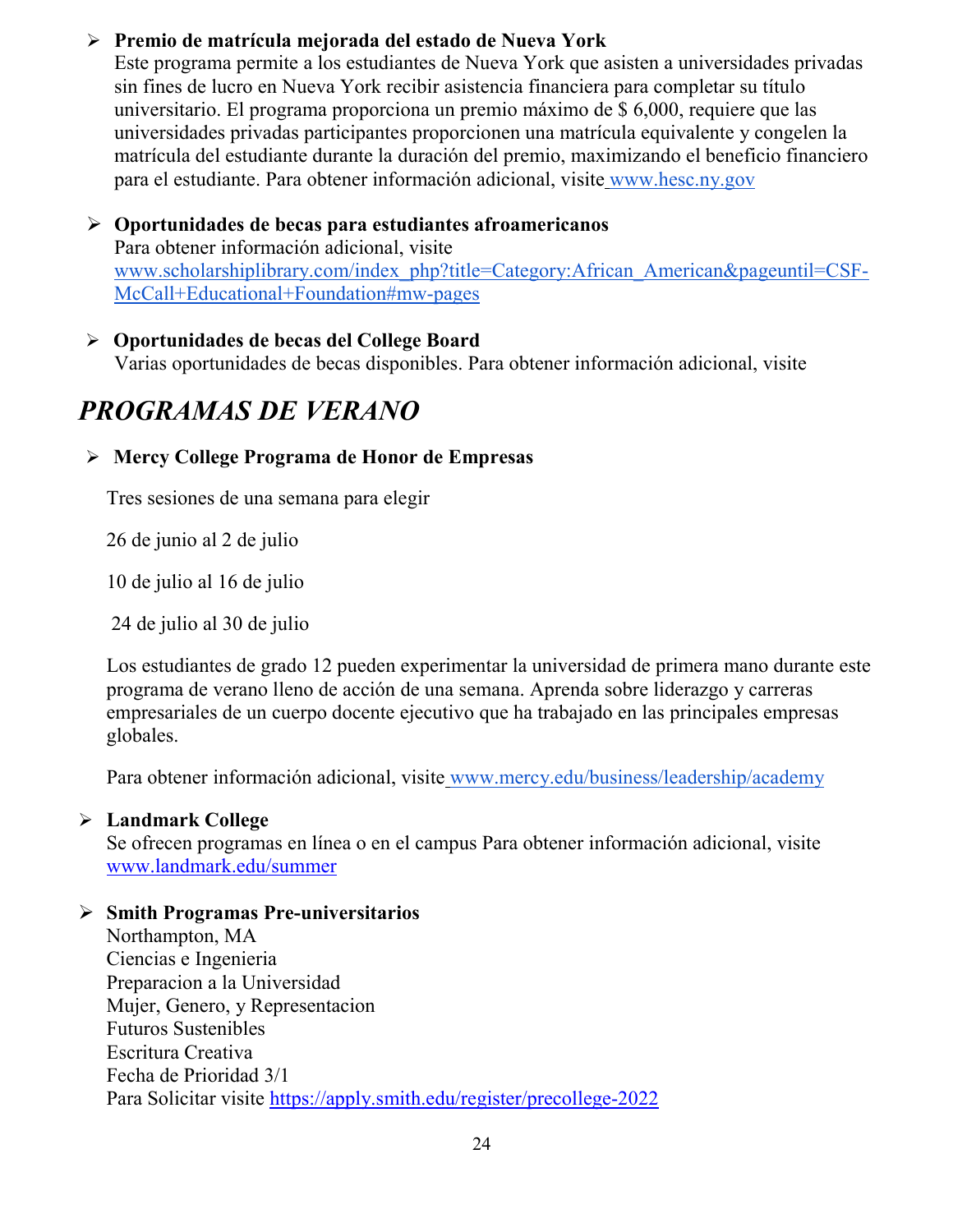#### **University of Chicago**

Emersión, Instituto Pre-Colegial de Verano de Idiomas, Universidad de Verano, UChicago Verano En Línea, Una Semana de Enriquecimiento, Investigación en las Ciencias de Biología (RIBS), Piedras y Huesos Para información adicional visite [www.summer.uchicago.edu](http://www.summer.uchicago.edu/)

#### **Boston University's COM Academia de Verano para Estudio de Prensa**

Sesiones de dos semanas 20 de Junio, 4 y 18 de Julio Para información adicional visite [https://combeyond.bu.edu/workshop/summer-journalism](https://combeyond.bu.edu/workshop/summer-journalism-academy-bu/?j=206812&sfmc_sub=6082702&l=205_HTML&u=6330697&mid=514005790&jb=17008)[academy](https://combeyond.bu.edu/workshop/summer-journalism-academy-bu/?j=206812&sfmc_sub=6082702&l=205_HTML&u=6330697&mid=514005790&jb=17008)[bu/?j=206812&sfmc\\_sub=6082702&l=205\\_HTML&u=6330697&mid=514005790&jb=17008](https://combeyond.bu.edu/workshop/summer-journalism-academy-bu/?j=206812&sfmc_sub=6082702&l=205_HTML&u=6330697&mid=514005790&jb=17008)

#### **Boston University College of Communication**

5 a 29 de Julio Desarrolle destreza de cinematografía y prensa, produciendo videos y películas, efectos visuales, webcasts y mas. Para información adicional visite [www.bu.edu/amp](http://www.bu.edu/amp) Fecha de solicitud es 31 de Marzo

#### **Verano En USC**

Los estudiantes tienen la oportunidad única de obtener una vista previa del primer año y experimentar la vida universitaria mientras viven en el campus y obtienen créditos universitarios. Los cursos ofrecidos son:

Arquitectura, Negocios, Ingeniería y Tecnología de la Información, Estudios Globales, Periodismo, Pre-Salud y Ciencias, Pre-Derecho, Artes Escénicas - Conservatorio de Teatro de Verano y Escritura y Pensamiento Crítico

Fechas del programa: 19 de junio - 16 de julio

Visita [www.summer.usc.edu](http://www.summer.usc.edu/) y complete la solicitud en línea. Las solicitudes se revisan de forma continua, el espacio es limitado.

Fecha límite de solicitud para estudiantes nacionales: 6 de mayo de 2022

#### **Programa de verano de la Universidad de Cornell**

Obtenga de 3 a 8 créditos y una transcripción de Cornell. Sumérjase en rigurosos cursos universitarios impartidos por los mejores profesores de Cornell. Prepárese para las solicitudes universitarias con asesoramiento de admisión personalizado. Conéctese con un grupo diverso de estudiantes de secundaria de todo el mundo. Elija de cursos universitarios regulares de Cornell en Arte y Arquitectura, Negocios y Hotelería, Ingeniería, Salud y Humanidades, Relaciones Internacionales, Ciencia y Tecnología, Cambio Social, Medicina Veterinaria y más. También puede combinar cursos en el campus y/o en línea para crear su propio programa de seis o nueve semanas. Los cursos se ofrecen entre el 31 de mayo y el 2 de agosto. Para obtener información adicional, visite <https://sce.cornell.edu/precollege>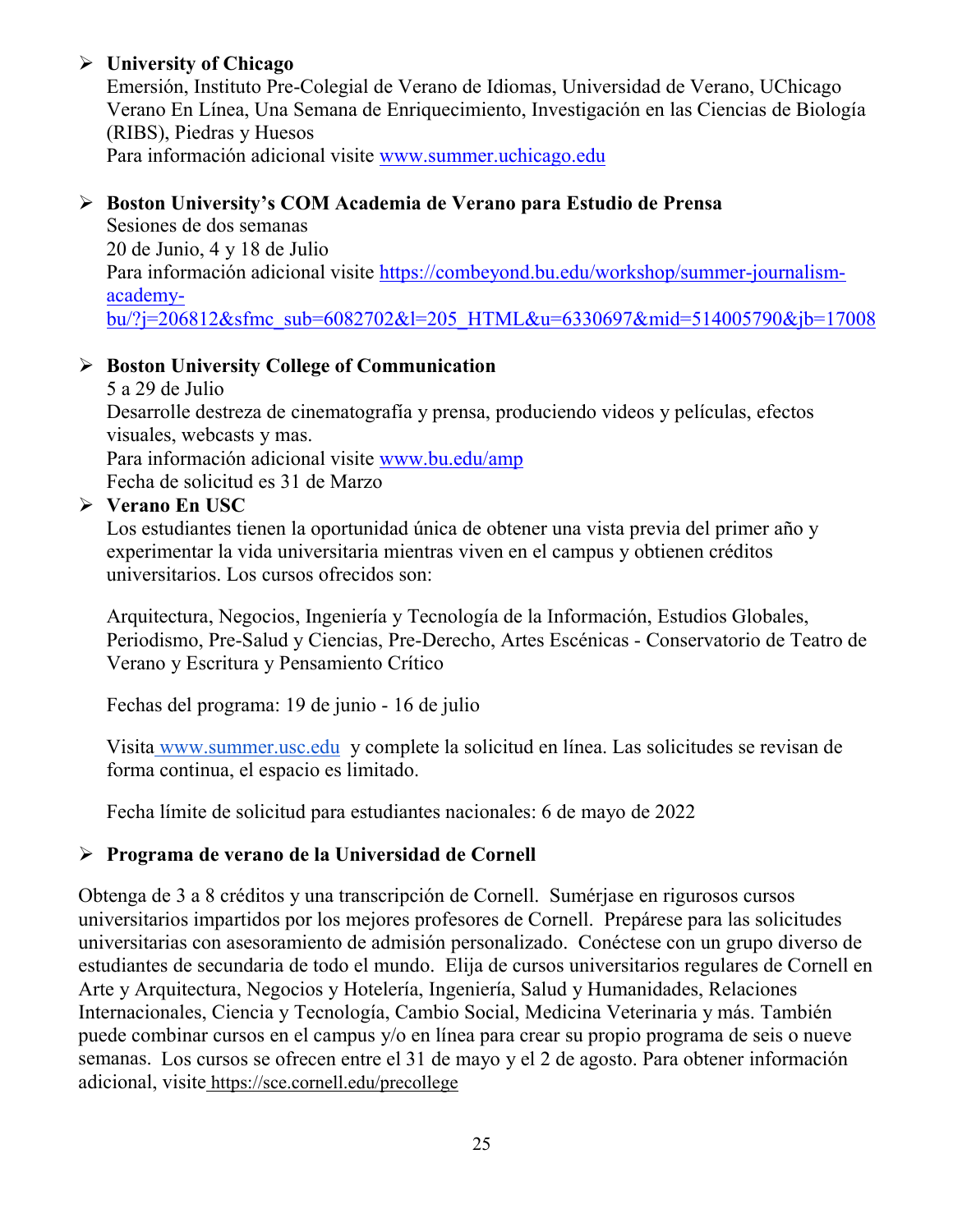#### **Fordham: programa de verano, Explorando el Espíritu Empresarial**

27 de Junio a 1 de Julio 10:00 a.m. – 4:00 p.m.

Para estudiantes que van a subir a grados 11 y 12

Trabaje con otros estudiantes para crear una empresa por medio de aprendizaje de experiencia

Visite una incubadora empresaria novata en la ciudad de Nueva York

Aprenda sobre el ambiente universitario

Obtenga experiencia real y atención personalizada

Descruba si el campo de empresas es adecuado para ti.

Para información adicional visite [www.Fordham.edu/exploringentrepreneurship](http://www.fordham.edu/exploringentrepreneurship)

#### **Duke Pre-College Verano, 2022**

Para estudiantes académicamente motivados en los grados 6-11. Los cursos que se ofrecen son de ingeniería, humanidades, matemáticas, ciencias, ciencias sociales y tecnología. Diferentes fechas de programa disponibles.

Para obtener más información y aplicar, visite <https://learnmore.duke.edu/precollege/all-programs>

#### **Programa de verano de UMass Amherst**

Experimente la vida en un campus universitario

Hay disponibles programas en línea y en persona.

Para información adicional visite <https://www.umass.edu/uww/programs/pre-college/apply-now> o llame al (413) 577-2112.

#### **NYU**

Para estudiantes de secundaria.

Para saber más visita [www.nyu.edu/precollege](http://www.nyu.edu/precollege)

#### **Universidad de Delaware – EDGE**

Toma cursos de verano impartidos por profesores de la UD

Gana hasta siete créditos universitarios transferibles

Vive en una residencia en el hermoso campus de la UD

Prepárate para el proceso de solicitud universitaria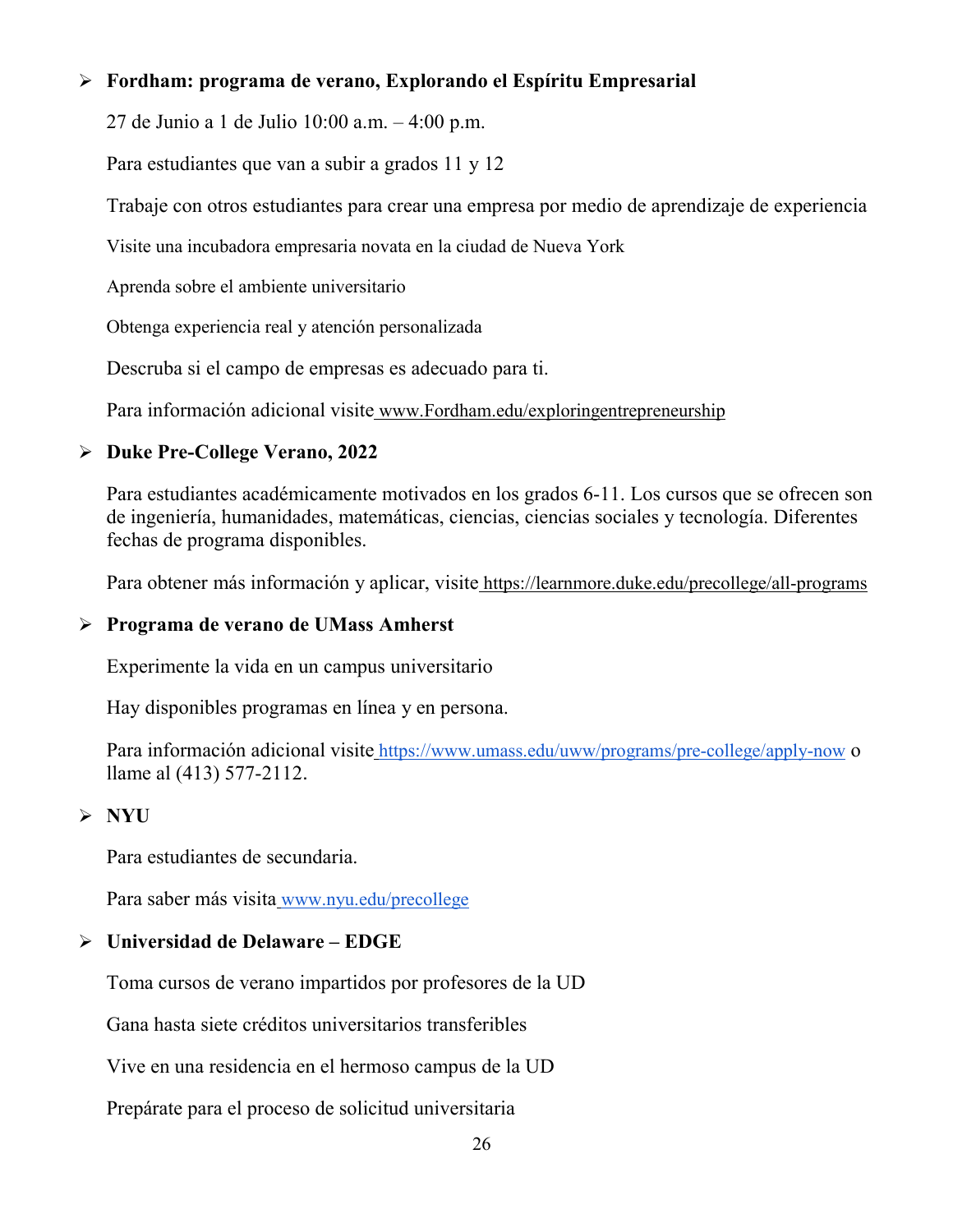del 10 al 30 de julio

Obtén más información y presenta tu solicitud en [www.udel.edu/borde](http://www.udel.edu/edge)

#### **Northeastern University Acelera los programas**

Boston Programas

del campus regional Programas

virtuales

Para obtener información adicional, visite <https://precollegeprograms.northeastern.edu/>

#### **Academia Militar de los Estados Unidos West Point – Experiencia de Líder de Verano Los**

cursos que se ofrecen son Ciencias, Matemáticas, Ingeniería, Ciencias Sociales, Idiomas Modernos, Psicología y Atletismo

Para obtener información adicional y para presentar una solicitud, visit[e](https://www.westpoint.edu/admissions/summer-program) <https://www.westpoint.edu/admissions/summer-program>

#### **Universidad de Wisconsin – Madison – Badger Precollege**

Programa de Aprendizaje Acelerado (ALP)

Badger Precollege Online

Badger Summer Scholars

College Ready Badger Precollege

Imaging Self Los

cursos ofrecidos este verano serán Ciencias Forenses, Música, Arte y Tecnología, Lenguaje Humano e Identidad, Ciencia Satelital y Programación para Meteorología.

#### Para saber más visit[a](https://precollege.wisc.edu/?utm_source=admissions&utm_medium=email&utm_campaign=precollege22&utm_content=admissions-registration-counselor-email-21718&elqTrackId=9cbfaaa948bf4abbbdc87f3c6f21ada3&elq=0ee962ab4ac9480fad809bd8259b8c24&elqaid=23371&elqat=1&elqCampaignId=14684)

[https://precollege.wisc.edu/?utm\\_source=admissions&utm\\_medium=email&utm\\_campaign=precollege](https://precollege.wisc.edu/?utm_source=admissions&utm_medium=email&utm_campaign=precollege22&utm_content=admissions-registration-counselor-email-21718&elqTrackId=9cbfaaa948bf4abbbdc87f3c6f21ada3&elq=0ee962ab4ac9480fad809bd8259b8c24&elqaid=23371&elqat=1&elqCampaignId=14684) [22&utm\\_content=admissions-registration-counselor-email-](https://precollege.wisc.edu/?utm_source=admissions&utm_medium=email&utm_campaign=precollege22&utm_content=admissions-registration-counselor-email-21718&elqTrackId=9cbfaaa948bf4abbbdc87f3c6f21ada3&elq=0ee962ab4ac9480fad809bd8259b8c24&elqaid=23371&elqat=1&elqCampaignId=14684)[21718&elqTrackId=9cbfaaa948bf4abbbdc87f3c6f21ada3&elq=0ee962ab4ac9480fad809bd8259b8c24](https://precollege.wisc.edu/?utm_source=admissions&utm_medium=email&utm_campaign=precollege22&utm_content=admissions-registration-counselor-email-21718&elqTrackId=9cbfaaa948bf4abbbdc87f3c6f21ada3&elq=0ee962ab4ac9480fad809bd8259b8c24&elqaid=23371&elqat=1&elqCampaignId=14684) [&elqaid=23371&elqat=1&elqCampaignId=14684](https://precollege.wisc.edu/?utm_source=admissions&utm_medium=email&utm_campaign=precollege22&utm_content=admissions-registration-counselor-email-21718&elqTrackId=9cbfaaa948bf4abbbdc87f3c6f21ada3&elq=0ee962ab4ac9480fad809bd8259b8c24&elqaid=23371&elqat=1&elqCampaignId=14684)

#### **AMDA College of the Performing Arts - Los Ángeles**

#### **de la ciudad de Nueva York**

Conservatorio de verano

Sesión 1: 3 de julio - 16 de julio (NYC y LA)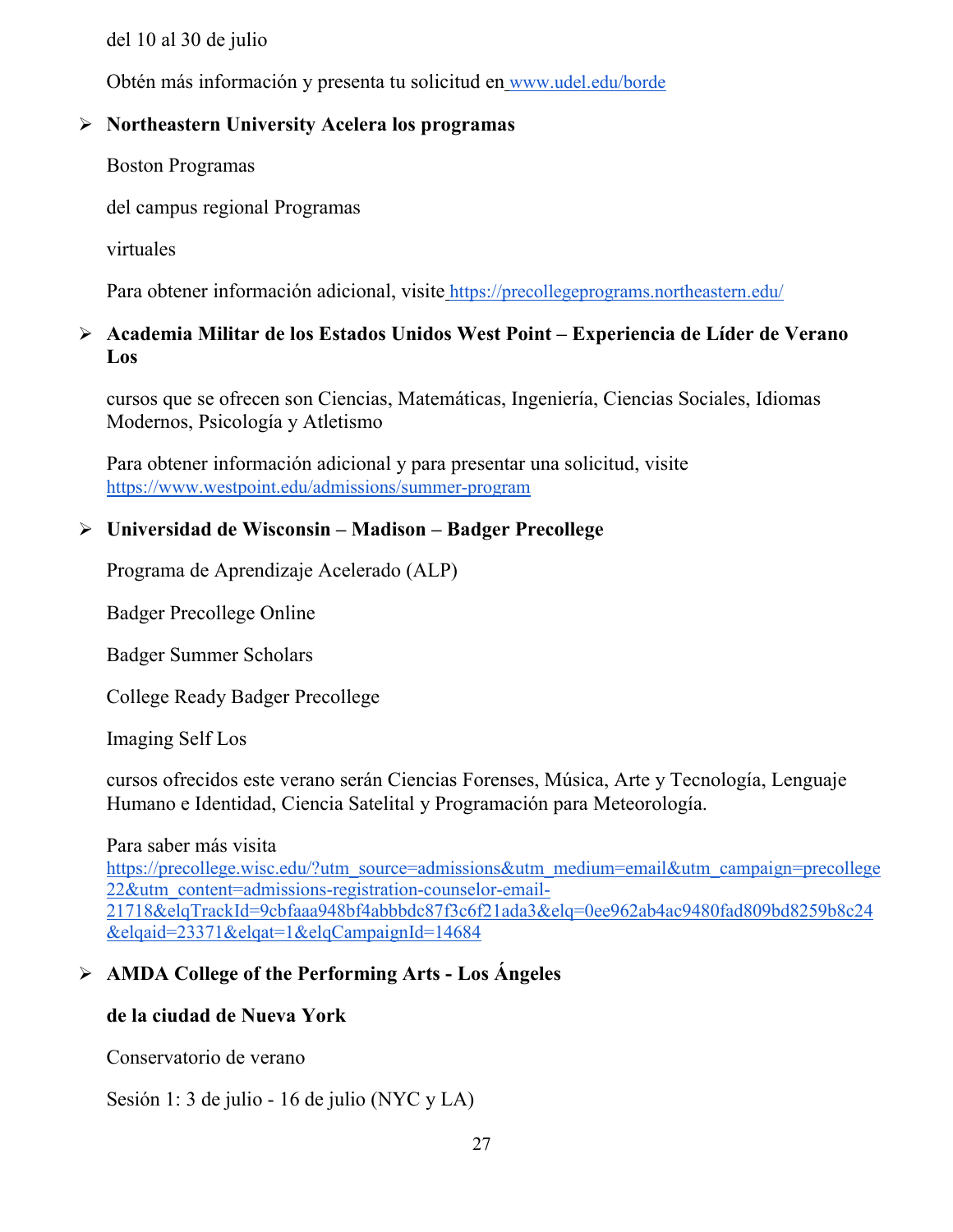Sesión 2: 17 de julio - 30 de julio (NYC y LA)

Sesión 3: 31 de julio - 13 de agosto (Nueva York y Los Ángeles)

Para obtener información adicional, visite [www.amda.edu](http://www.amda.edu/) o llame al 800-367-7908

#### **Bucknell Academy Summer Experience (BASE)**

26 de junio – 1 de julio

fecha límite para la solicitud es el 16 de abril

Aprenda sobre los problemas mundiales actuales, desarrolle habilidades creativas para resolver problemas, colabore con profesores y compañeros, experimente la educación en artes liberales, explore el campus de Bucknell

Para obtener información adicional, visite [www.bucknell.edu/admisiones](http://www.bucknell.edu/admissions)

#### **Academia de verano de ingeniería de Penn en la Universidad de Pensilvania**

Programa para estudiantes de 10.° 12.° grado para obtener créditos universitarios en uno de los seis programas:

Biotecnología, Gráficos por computadora, Ciencias de la computación, Redes complejas, Nanotecnología, Robótica

Para obtener información adicional, visite [www.esap.seas.upenn.edu](http://www.esap.seas.upenn.edu/) para detalles completos del programa

límite de solicitud 1 de abril

#### **Georgetown University – Hoya Summer**

Vive en el histórico campus de la colina de Georgetown, aprende de profesores de renombre en una variedad de materias y disciplinas, colabora con estudiantes de alto rendimiento de todo el mundo, sigue materias que normalmente no están disponibles en las escuelas secundarias como medicina, derecho, datos ciencia y espíritu empresarial, obtenga un Certificado de finalización o créditos universitarios y una transcripción de la Universidad de Georgetown.

Para información adicional visite [https://summer.georgetown.edu/all](https://summer.georgetown.edu/all-programs?mkt_tok=MjYxLURGRC05OTMAAAGC0F47ojSUmERFCT_Cgjt_V4u8nfage9SFrTcaLU5VMGx_jo-nr3qUNPA2mHJ9suLikTEai2U-ROxi550d_bXd-cFVLHznBHvFfqWKJ36edepLVg)[programs?mkt\\_tok=MjYxLURGRC05OTMAAAGC0F47ojSUmERFCT\\_Cgjt\\_V4u8nfage9SFrTcaLU](https://summer.georgetown.edu/all-programs?mkt_tok=MjYxLURGRC05OTMAAAGC0F47ojSUmERFCT_Cgjt_V4u8nfage9SFrTcaLU5VMGx_jo-nr3qUNPA2mHJ9suLikTEai2U-ROxi550d_bXd-cFVLHznBHvFfqWKJ36edepLVg) [5VMGx\\_jo-nr3qUNPA2mHJ9suLikTEai2U-ROxi550d\\_bXd-cFVLHznBHvFfqWKJ36edepLVg](https://summer.georgetown.edu/all-programs?mkt_tok=MjYxLURGRC05OTMAAAGC0F47ojSUmERFCT_Cgjt_V4u8nfage9SFrTcaLU5VMGx_jo-nr3qUNPA2mHJ9suLikTEai2U-ROxi550d_bXd-cFVLHznBHvFfqWKJ36edepLVg)

#### **Universidad de Michigan – Codigo (Curso en Linea)**

#### 22 de Junio – 3 de Agosto

El curso uncluye videos, lecturas, y tareas de codigo. No se necesita conocimiento previo. Usando el programa Python, estudiantes aprenderán como hacer aplicaciones de código como Snapchat, TikTok, Instagram y Siri, y también aprenderán como hacer su propia versiones de lentes de código de Snapchat.

Visite: [www.joyofcoding.eecs.umich.edu](http://www.joyofcoding.eecs.umich.edu/)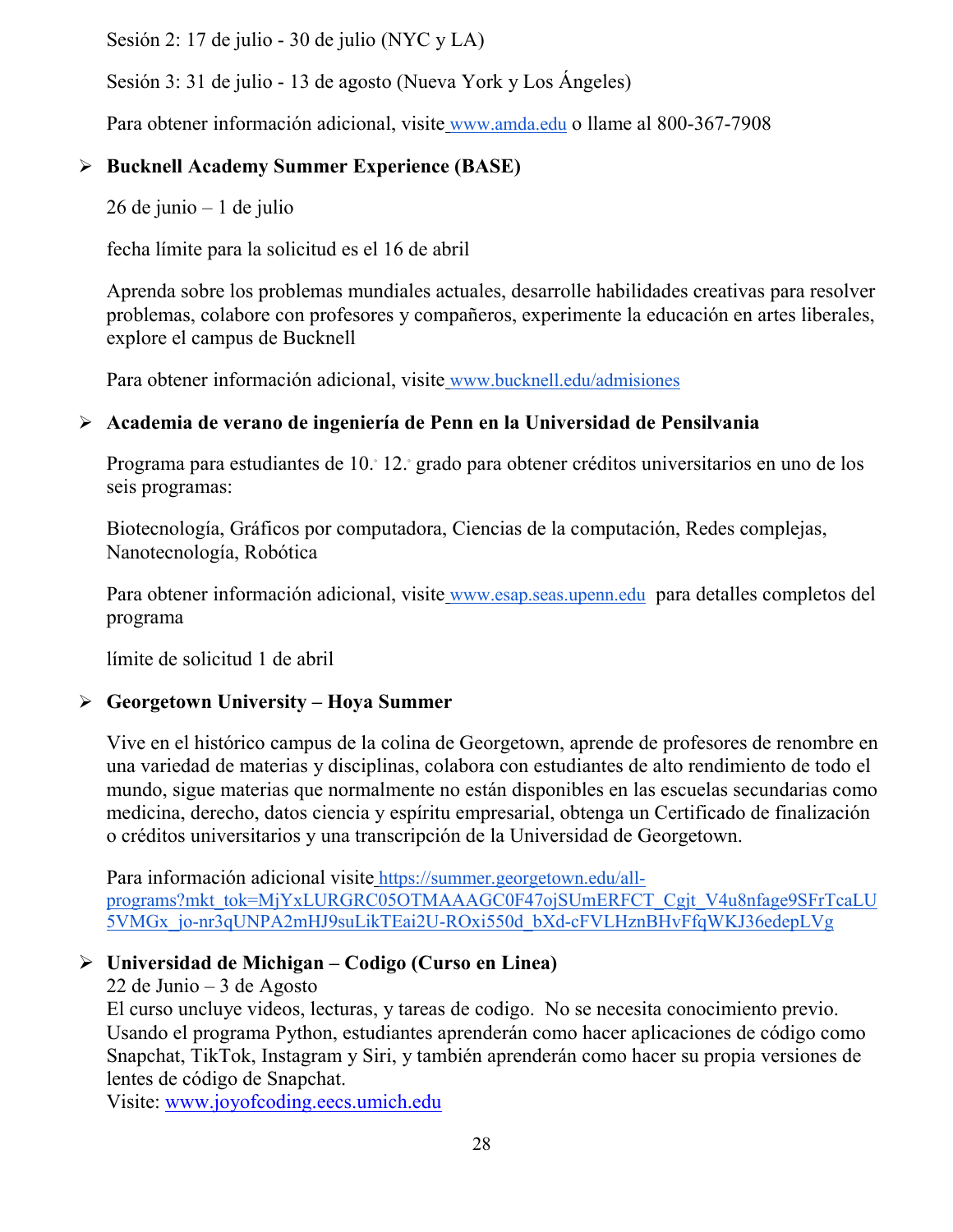#### **Universidad de Columbia: programas de verano SHAPE y ENG**

SHAPE: sesiones de 3 semanas que ofrecen cursos de nivel universitario en ingeniería que se complementan con cursos electivos y talleres.

Sesión 1: 5 de julio – 22 de julio

Sesión 2: 26 de julio – 12 de agosto

Para información adicional visite <https://outreach.engineering.columbia.edu/shape/courses>

La fecha límite de prioridad para las solicitudes vence el 11 de marzo

ENG: programa de investigación de verano de tiempo completo de 6 semanas para estudiantes de último año de secundaria académicamente competitivos. Los investigadores de la escuela secundaria serán emparejados con mentores de investigación y serán supervisados por miembros de la facultad y estudiantes de posgrado de Columbia. Los componentes del programa incluirán investigación, tutoría, preparación para la universidad, así como talleres de desarrollo académico y profesional.

5 de julio – 12 de agosto

Para información adicional visite <https://outreach.engineering.columbia.edu/eng>

Las solicitudes deben presentarse el 21 de marzo

#### **Programas preuniversitarios de SCAD**

Varios programas y ubicaciones disponibles.

Para saber más visita [www.scad.edu/apply](http://www.scad.edu/apply)

#### **Instituto Politécnico de Worcester – LANZAMIENTO Experiencia preuniversitaria**

Este programa está diseñado para los<sup>9.</sup> y<sup>10.</sup> grado. Este programa presencial brinda a los estudiantes la oportunidad de desarrollar habilidades en demanda, relacionarse con estudiantes de ideas afines y sumergirse en una disciplina STEM de su elección en el campus de última generación de WPI

Dos programas presenciales

26 de junio - julio 1 (residencial)

8 al 12 de agosto (diurno)

Ofertas de programas: ingeniería aeroespacial, biología, química y bioquímica, seguridad cibernética, ingeniería eléctrica e informática, medios interactivos y desarrollo de juegos, ingeniería de fabricación, neurociencia, física, ingeniería robótica, exploración STEM y más .

Para información adicional visit[e](https://campscui.active.com/orgs/WorcesterPolytechnicInstitute0?orglink=camps-registration&utm_source=marketing_cloud_email&utm_medium=February_28_2022&utm_campaign=UES_3060663&utm_mc_suscriber_id=19763436#/selectSessions/3096133)

[https://campscui.active.com/orgs/WorcesterPolytechnicInstitute0?orglink=camps-](https://campscui.active.com/orgs/WorcesterPolytechnicInstitute0?orglink=camps-registration&utm_source=marketing_cloud_email&utm_medium=February_28_2022&utm_campaign=UES_3060663&utm_mc_suscriber_id=19763436#/selectSessions/3096133)